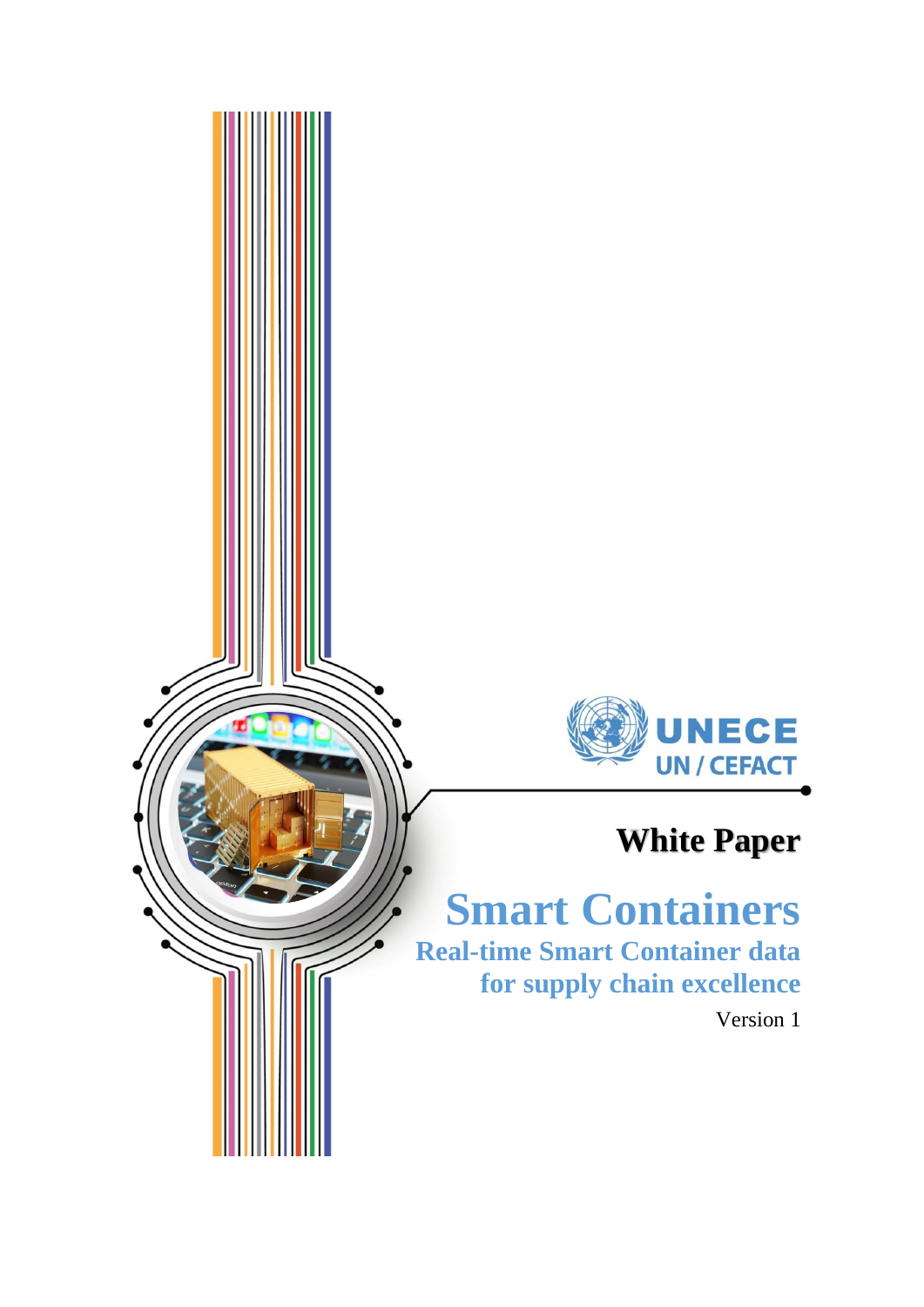## **Note**

The designations employed and the presentation of the material in this publication do not imply the expression of any opinion whatsoever on the part of the Secretariat of the United Nations concerning the legal status of any country, territory, city or area, or of its authorities, or concerning the delimitation of its frontiers or boundaries.

## **Acknowledgements**

This document was prepared under the leadership of Hanane Becha; with the guidance of Sue Probert UN/CEFACT Chair and Ian Watt UN/CEFACT Vice Chair; and with the support from Lance Thompson, Secretary to UN/CEFACT within the United Nations Economic Commission for Europe (UNECE). UNECE hosts UN/CEFACT which develops standards and best practice for trade facilitation and electronic business. The experts of the UN/CEFACT transport and logistics domain provided substantive support to the development of this paper. The project leadership would like to thank the following experts who contributed in their private and professional capacity to make this paper possible: Cleiton Alves dos Santos Joao Simoes, Victor Dolcemascolo, Todd Frazier, Joelle Friedmann, Bertrand Geoffray, Laurent Gonzalez, Jorn Heerulff, David Roff, Stellios Stratidakis, Michael Schroeder and Jaco Voorspuij. A special thought to our friend and colleague, Christophe Thuillier, who participated in this work before prematurely leaving us in December 2018.

#### **The United Nations Centre for Trade Facilitation and Electronic Business (UN/CEFACT)**

#### **Simple, Transparent and Effective Processes for Global Commerce**

UN/CEFACT's mission is to improve the ability of business, trade and administrative organizations, from developed, developing and transitional economies, to exchange products and relevant services effectively. Its principal focus is on facilitating national and international transactions, through the simplification and harmonization of processes, procedures and information flows, and so contribute to the growth of global commerce.

Participation in UN/CEFACT is open to experts from United Nations Member States, Intergovernmental Organizations and Non-Governmental Organizations recognised by the United Nations Economic and Social Council (ECOSOC). Through this participation of government and business representatives from around the world, UN/CEFACT has developed a range of trade facilitation and e-business standards, recommendations and tools that are approved within a broad intergovernmental process and implemented globally.

**[www.unece.org/cefact](http://www.unece.org/cefact)**

## ECE/TRADE/C/CEFACT/2019/10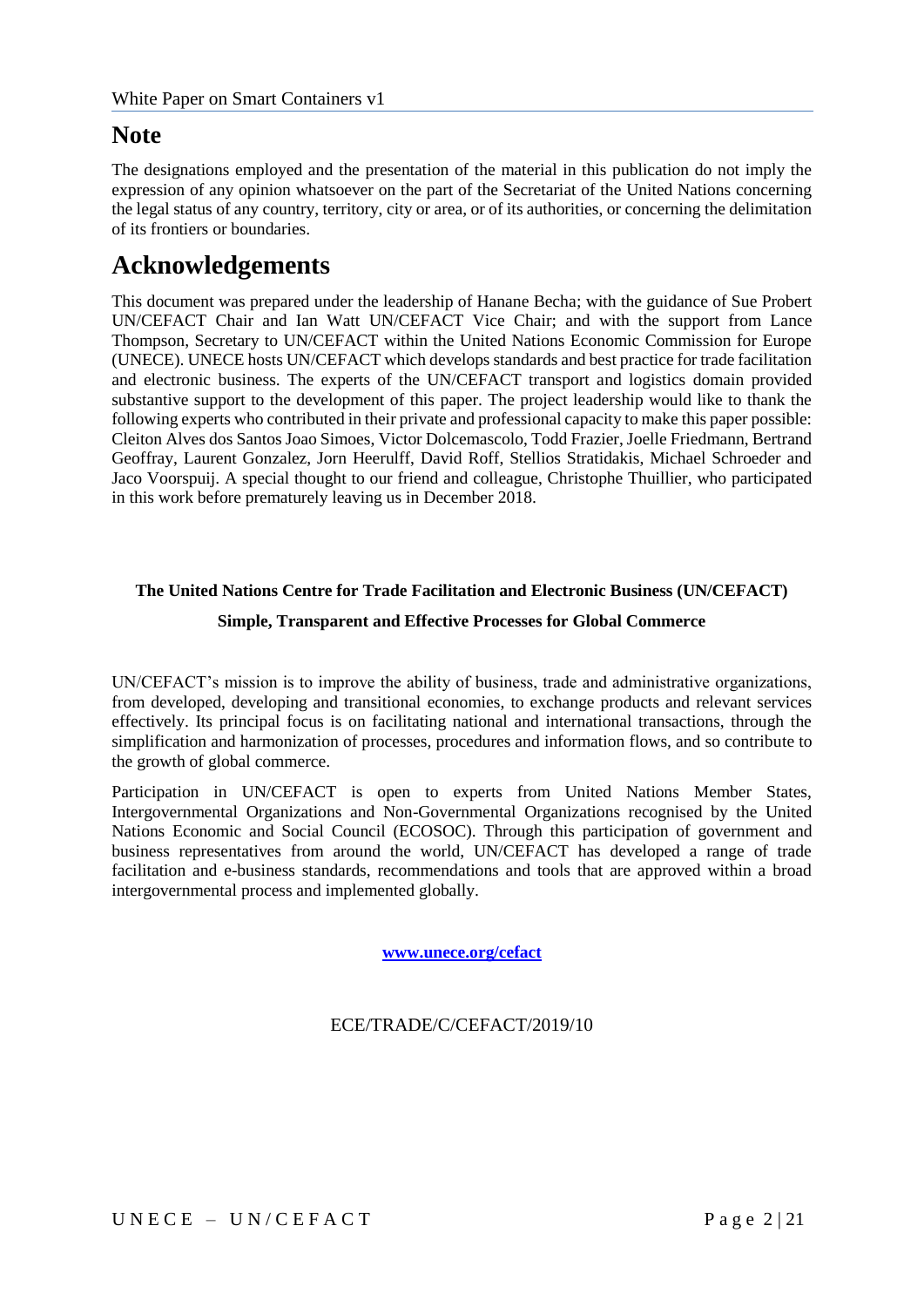## **Foreword**

Technology is entering into every aspect of the supply chain and providing performant and innovative tools. As many are just starting to talk about the dematerialization of certain documents used in trade and transport, others are investigating how devices can communicate information directly to the rest of the supply chain without human intervention.

Smart Containers are taking the digital age of shipping one step further beyond paperless processes by embracing the Internet of Things (IoT) to support enhanced decision-making by the various sectoral stakeholders. This provides greater visibility to the stakeholders within the transaction as well as to regulatory agencies who need detailed information on the consignments before they arrive at the border. This technology can be combined with other innovations such as blockchain, big data or data pipelines to provide even more facilitation to the trading community. In all of these cases, though, we see that creating clear, unambiguous message exchange standards will allow to capitalize the full potential of the enahanced data.

This paper provides a detailed look into the various benefits of using Smart Containers as well as the various potential use cases for this technology. The project team continues its work to provide clear semantic standards for the exchange of this data in order to ensure that all stakeholders understand the same informationin the same way.

I hope that this publication will offer a useful aid to all parties interested in the technical applications and implementation of IoT technologies and that this important process will continue to contribute to the enhancement and growth of international trade.

> Maria Ceccarelli Director Officer-in-Charge, Economic Cooperation and Trade Division United Nations Economic Commission for Europe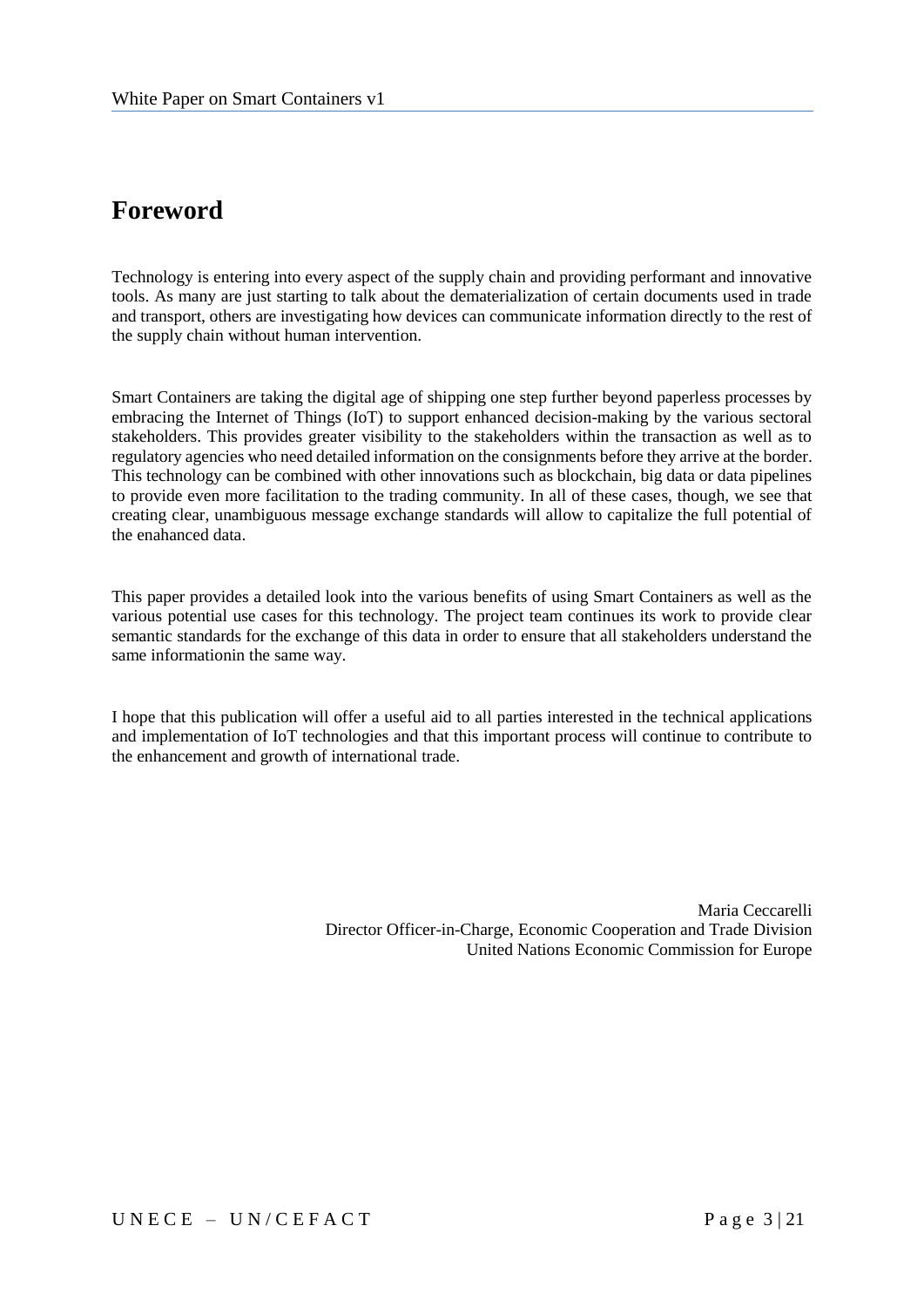## **Table of Contents**

| $\mathbf{1}$   |                                                                    |  |  |  |  |  |
|----------------|--------------------------------------------------------------------|--|--|--|--|--|
| $\overline{2}$ |                                                                    |  |  |  |  |  |
|                | 2.1                                                                |  |  |  |  |  |
|                | $2.2^{\circ}$                                                      |  |  |  |  |  |
|                |                                                                    |  |  |  |  |  |
| $\mathbf{3}$   |                                                                    |  |  |  |  |  |
|                | 3.1                                                                |  |  |  |  |  |
|                | 3.2                                                                |  |  |  |  |  |
|                | 3.3                                                                |  |  |  |  |  |
|                | 3.4                                                                |  |  |  |  |  |
| 4              |                                                                    |  |  |  |  |  |
| 5              |                                                                    |  |  |  |  |  |
|                | 5.1                                                                |  |  |  |  |  |
|                | 5.2                                                                |  |  |  |  |  |
|                | 5.3                                                                |  |  |  |  |  |
|                | 5.4                                                                |  |  |  |  |  |
|                | 5.5                                                                |  |  |  |  |  |
|                | 5.6                                                                |  |  |  |  |  |
|                | 5.7                                                                |  |  |  |  |  |
|                | 5.8                                                                |  |  |  |  |  |
|                | 5.9                                                                |  |  |  |  |  |
|                | 5.10                                                               |  |  |  |  |  |
| 6              |                                                                    |  |  |  |  |  |
| 7              |                                                                    |  |  |  |  |  |
| 8              | SMART CONTAINER STANDARDS: DATA ELEMENTS AND MESSAGE STRUCTURES 20 |  |  |  |  |  |
| 9              |                                                                    |  |  |  |  |  |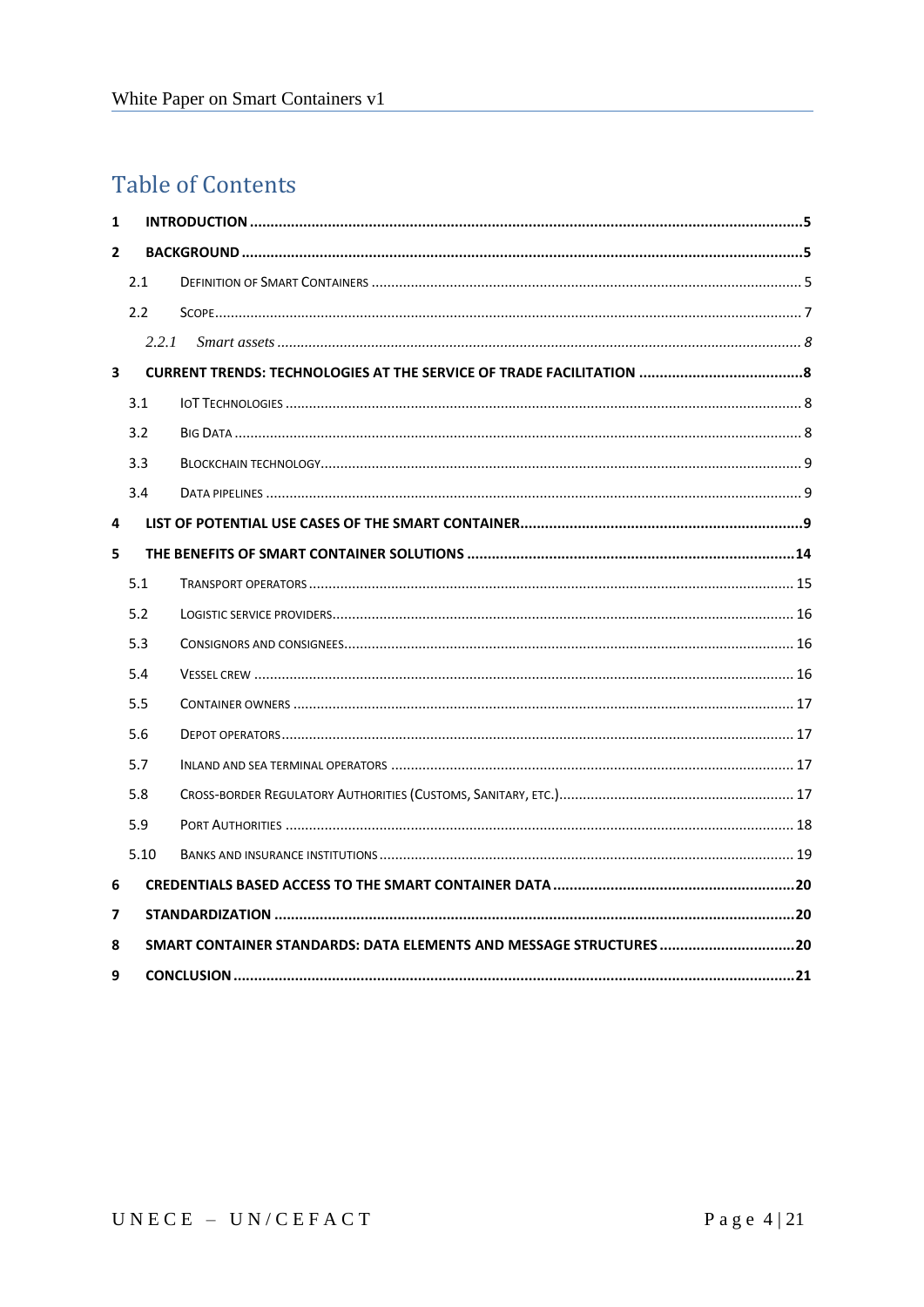## <span id="page-4-0"></span>**1 Introduction**

This White Paper is part of the UN/CEFACT Transport and Logistics Smart Container Project. The aim of this White Paper is to have a common understanding of Smart Container solutions. The stakeholder(s) of the Smart Container data are identified along with a description of the use cases to explain the potential usage for those data elements of interest. This enables the stakeholders of the logistic chain to reap the maximum benefits from the Smart Container solutions while enabling them to share data and associated costs. This increases their collaboration and resulting efficiency.

The supply chain requirements have changed over the years. Nowadays, supply chain stakeholders place more importance on the need for improved visibility to identify inbound flow of goods to satisfy higher demands and react to the unexpected. Smart devices unlock the potential to provide accurate real-time data as they are permanently fixed to the transport equipment, provide coverage for the whole journey and are not restricted to reaching physical locations to report events.

Recent advances in technology have made possible the usage of lower-cost tracking and monitoring devices that can be permanently attached to marine and inland waterway shipping containers, in essence making them "smart" containers.

Monitoring devices capture various measurements which are then transmitted in near real time for further analysis, alerts or general reporting. These measurements can include one or more type, but are not limited to GPS positioning, temperature, humidity, vibration and shock, radiation, etc. Depending on the type of monitors used, there are a wide array of uses and benefits which can be envisioned for such data. These are described in this paper in a series of use cases.

In addition to data obtained from the environment of the container, positioning data may also be captured and derived from the Internet of Things (IoT). Data could be captured from multiple sources and added to the shipment record. This could be done using Distributed Ledger Technology, such as blockchains.

Although many Smart Containers and devices are already in use, there are no global standards in place to capture and communicate consistently and multimodally the array of data which can be provided by Smart Containers. This paper explains the potential use of Smart Containers, details the benefits for each stakeholder, provides the rationale for further investigation and provides the basis upon which to build a Business Requirements Specifications (BRS) document and to develop internationally standardized messaging to facilitate the usage of this data.

## <span id="page-4-1"></span>**2 Background**

## <span id="page-4-2"></span>**2.1 Definition of Smart Containers**

During the second half of the twentieth century, the volume of cargo transported in container boxes rose exponentially. Nowadays, about ninety per cent of non-bulk cargo transported by sea worldwide is moved in standardized container boxes from place of stuffing to place of stripping using all modes of transport, sea, inland waterways (barge), rail or road. The concepts of containerization and intermodal transport have had a tremendous impact on supporting global economic growth by transforming and revolutionizing supply chains and logistics.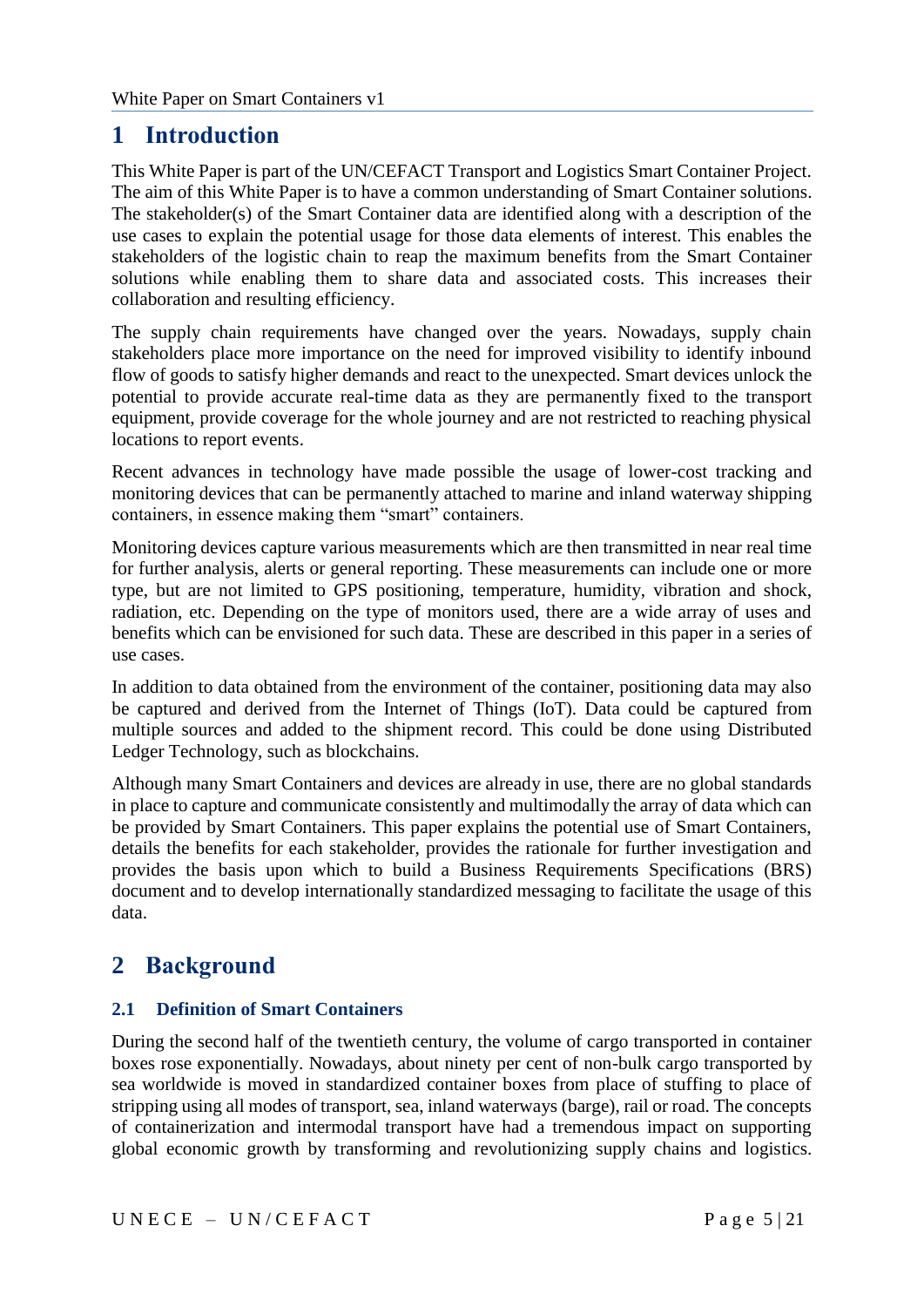Containerized cargo transport has been the backbone of international trade development and continues to play a leading role by shaping and defining the relevant dynamics.

Meanwhile, the continuous technological advancements have enabled the container shipping industry to gradually move towards its digital transformation over the years and to start embracing the game-changing benefits of newly-offered opportunities. During the last decade, various large-scale initiatives led by key supply chain stakeholders have been launched to enhance situational awareness, enable end-to-end visibility and performance monitoring and provide for decision-support tools.

Tracking devices together with interconnected sensors provide international supply chains with smart systems and tools that utilize all this available information to actively monitor service performance. As the productivity gains become more and more apparent, the adoption of such solutions by key stakeholders involved in any step of the logistics process grows. The need to capture inefficiencies, understand delays and look at the big picture by aggregating data is the force that will drive further advancements toward fully transparent supply chains.

As a result of this industry-wide digitalization strategy, in the last few years global programs have been increasingly implemented that aim to equip and upgrade traditional freight containers with onboard tracking and monitoring capabilities, security devices and other multiple-connected sensors.

Most of the container operators compete on the international level on a day-to-day basis and their multiple cross-border operations provide them with direct insights into the complexity of international trade logistics. Simplification, standardization and harmonization of procedures, processes and associated information flows to move goods through the supply chain in a predictable and transparent manner is the way forward. The benefits of getting to that point are not only apparent at the micro level (information sharing and optimization within companies), but the macro level as well (the whole network of partners across the supply chain from different industry segments and lines of business to governmental agencies).

As proven by many studies, efficient trade logistics is the critical link to effective trade facilitation. Boosting the supply chain performance can only be realized by enabling changes in procedures through technology adoption and building smarter solutions to further enhance the level of interconnectivity. Under this perspective, digitalization is a strategic enabler within the industry with innovation-minded approaches being the key variables through which trade can deliver sustainable growth opportunities.

Considering the vital role of container shipping in the connected world of today, the industry initiatives to improve the international supply chain performance have the potential to actively support global trade facilitation efforts and will largely impact economic growth and prosperity on a global level.

The electronic devices incrementally installed on container fleets empower traditional containers to become smarter. Container monitoring devices and sensors encompass three general components that are increasingly combined to enable advanced monitoring:

- Identification;
- Location:
- Physical parameter monitoring such as temperature, humidity, vibration, etc.

Location-aware technologies, real-time reporting, handling and tampering control, environmental condition monitoring, hacking attempts recording, and related alarms and quality management functions are widely available. Such devices collect and monitor a variety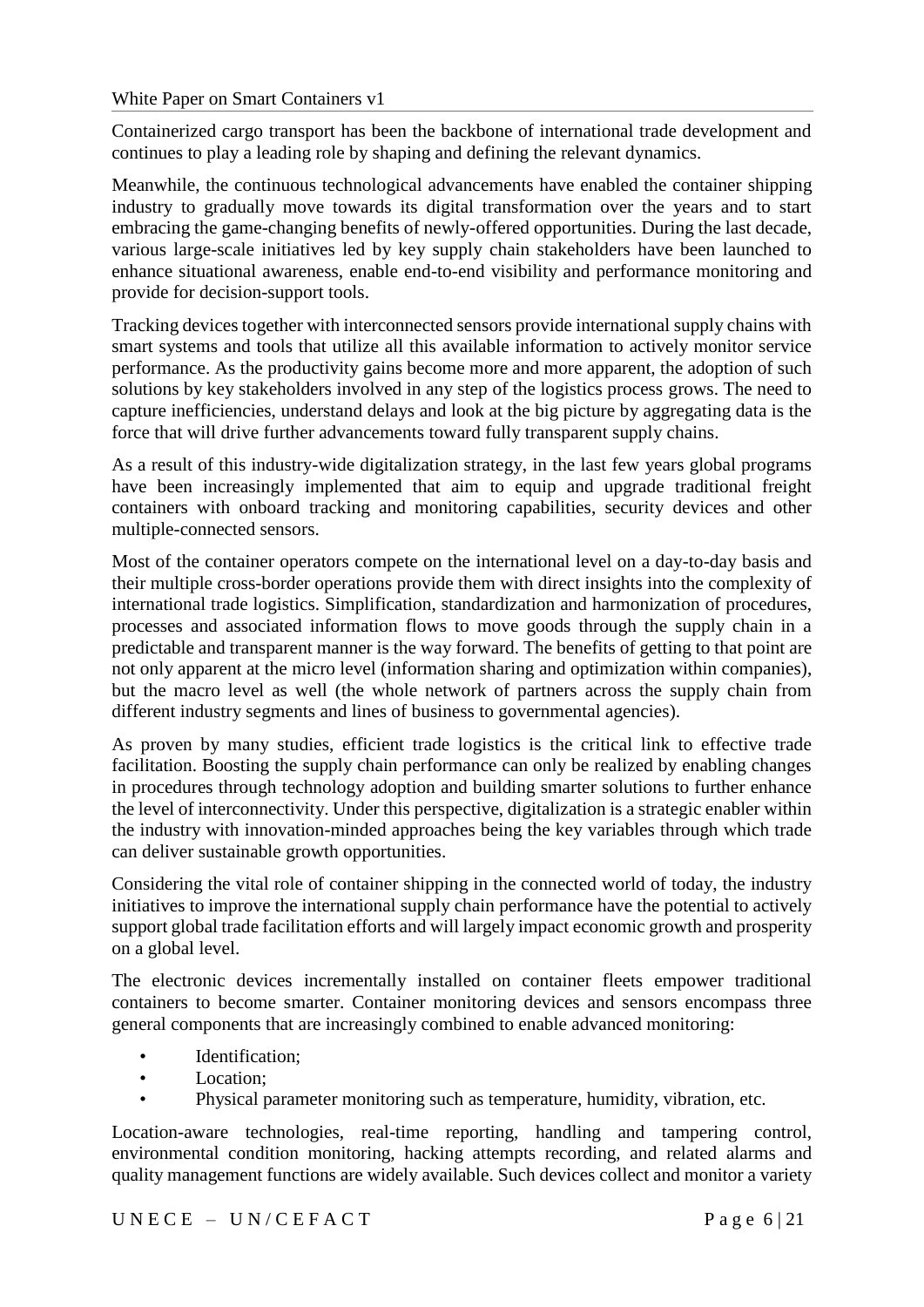of physical parameters and store and/or transmit related data safely. These connected devices are used to monitor service and equipment performance, and to remotely diagnose problems related to both the container itself and its contents. The Smart Container data may also include the following more detailed data elements:

- **ETA Update;**
- Actual Executed Transit Time;
- Empty at Gate-In at Depot;
- Depot Reconciliation;
- Trip Tracking;
- Haulage Container Time and all routing points passed; and
- Exception Alerts such as Schedule Deviation Alert, Unexpected Door Opening, Unexpected Temperature or Humidity Change, and Overlanded Container.

With the cost of this technology continually decreasing, improvements in the lifespan and autonomy of the devices together with the streamlining of the maintenance processes, the proliferation of smart sensors is enabling a new age of visibility throughout the supply chain.

Over the last five years, a significant number of containers have already been equipped with tracking and monitoring devices. The relevant accumulated data demonstrate significant gains in transparency, integrity, efficiency, predictability and effectiveness of cargo shipping. The results also show a tremendous improvement in cargo care, service and maintenance with gains that have a positive impact on safety for seagoing personnel and more environment-friendly container operations overall as we move into a predictive state.

#### <span id="page-6-0"></span>**2.2 Scope**

The focus of this White Paper is on Smart Containers, which are standardized seagoing containers as defined by the International Standards Organization ISO-6346 standard, including refrigerated containers (or "reefers"), dry containers or tank containers used for multimodal (sea, inland waterways, road or rail) cargo transport, fitted with added electronics enabling door-to-door tracking and monitoring. The drive for end-to-end visibility and transparency throughout the entire supply chain can be facilitated by the use of such containers. The equivalent loading equipment for air transportation are referred to as Unit Load Devices (ULDs—see the Smart Assets section below). Added electronics on these assets or embedded within the enclosed shipments likewise enable these containers or pallets to transmit additional information regarding the location, physical status and environmental changes encountered during the transportation process. The data obtained from Smart Containers is the basis for the development of value-added services that can be offered to the relevant stakeholders in the shipping world.

Any container can become a Smart Container. Smart Container electronics can be built in during manufacturing, retrofitted to all types of existing containers, or embedded within the contents of the container. The same electronics can be used to transform gensets, trailers, swap bodies, rail cars, and so on. The equipped assets then become smart assets, enabling fleet management and predictive maintenance including the cleaning/fumigation of containers which may have been loaded with cargoes with noxious properties.

Currently, gathering data on the whereabouts and condition of "silent" containers (those not fitted with transmitting monitoring devices) is performed manually, which is costly, prone to error, incomplete, and can be fraudulent. Modes of transportation with the longest travel times and less-controlled pathways are more prone to inaccurate data. This lack of information on container tracking affects shipping lines by increasing operational costs as additional resources

 $UNECE - UN/CEFACT$  Page 7 | 21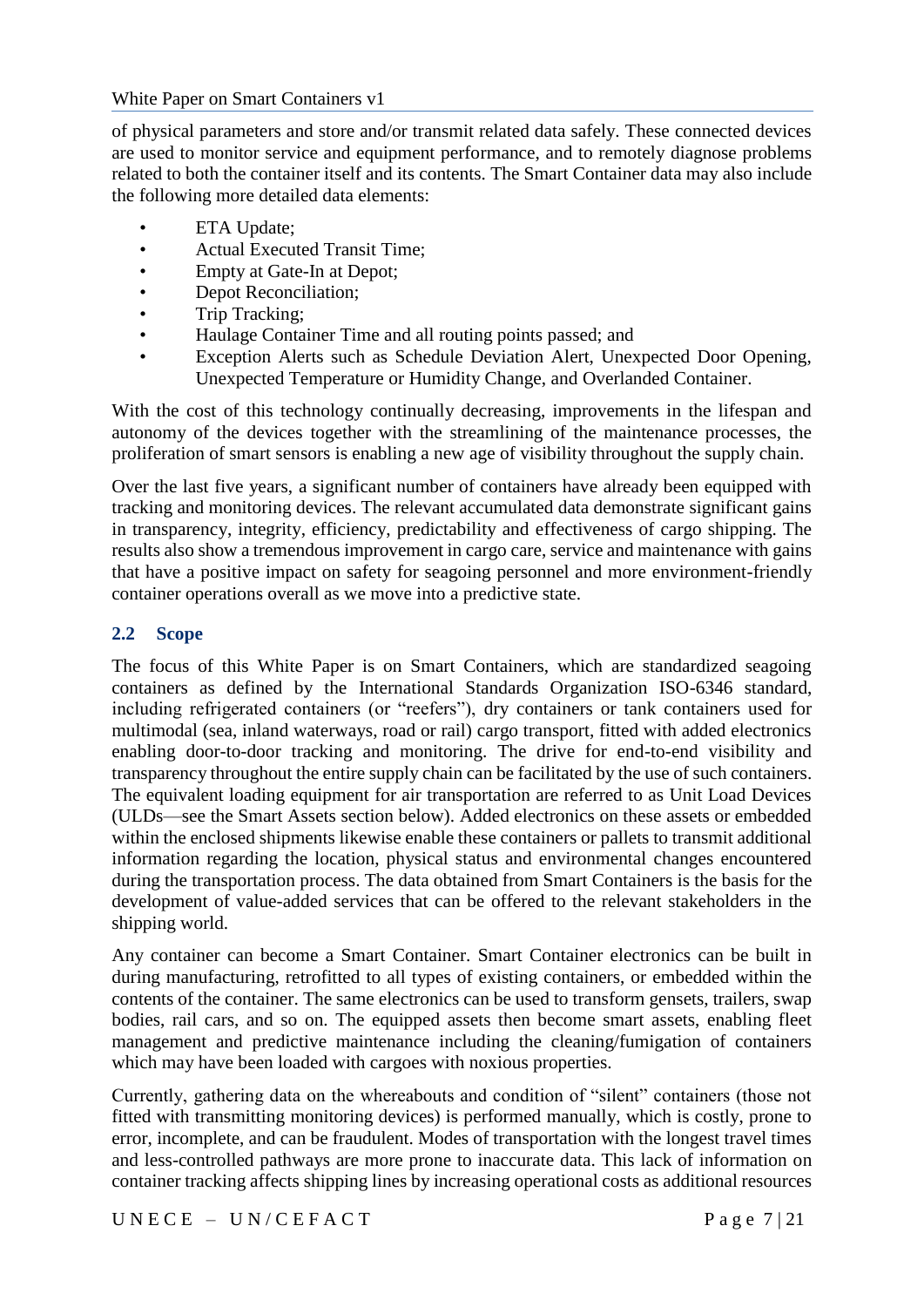are deployed to trace discrepancies between where a consignment should be and where it is. The cost is magnified when incidents result in poor customer service.

The Smart Containers Project provides a solution to these issues:

- Continuous worldwide door-to-door visibility;
- Data capture is automatic and therefore error free and fraud resistant;
- Information that would otherwise be too expensive or even impossible to capture can be easily collected and integrated further; and
- Real-time data means the system-held location and condition of the container reflects reality.

Today's shippers are optimizing their supply chains through digital transformation. Real or near real-time data is the key. Smart Containers means shipping lines and cargo-related stakeholders can have access to container data coming from the source regardless of whether the container is on a ship, in a yard, or at any other point during its pre-haul and post-haul journey.

## <span id="page-7-0"></span>*2.2.1 Smart assets*

The non-sea-going counterpart of an ISO Sea Container, used for Air, Rail and/or Road transportation, is referred to as a Unite Load Device (ULD). Such non-transmitting ULDs (or shipments within a ULD) can also be enhanced with added electronics. In this way the ULD becomes a smart device, enabling it to send out real-time information on location, door opening and closing, vibrations, temperature, humidity, and any measured physical parameters of the surrounding environment of the asset to a data collection centre. These tracking and monitoring devices can also be used to equip other types of assets such as wagons and trailers.

## <span id="page-7-1"></span>**3 Current trends: technologies at the service of trade facilitation**

## <span id="page-7-2"></span>**3.1 IoT Technologies**

Different technologies enable Smart Containers to communicate information captured via a wide range of sensors about their current status (e.g., GPS position, door opening detection, movements vibrations and shocks, atmospheric conditions, etc.) and to remotely change their parameter settings (e.g. temperature setups, remote defrost, etc.) anywhere, anytime. IoT technologies have proven there is huge potential for businesses to leverage their efficiency and mitigate their risks. Smart assets will become a standard in the shipping industry.

#### <span id="page-7-3"></span>**3.2 Big Data**

Smart Containers transmit a large amount of data which, combined with other data in the primary host system, can be analysed and interpreted to provide even more relevant evaluations. This data is not only useful during the journey of a single container. In the context of multiple trips over an extended time it can provide global visibility of operations. When comparing average turnaround times or damage rates between different ports and yards, one can build and evaluate programmes to bring all stakeholders up to the same level of supply chain excellence.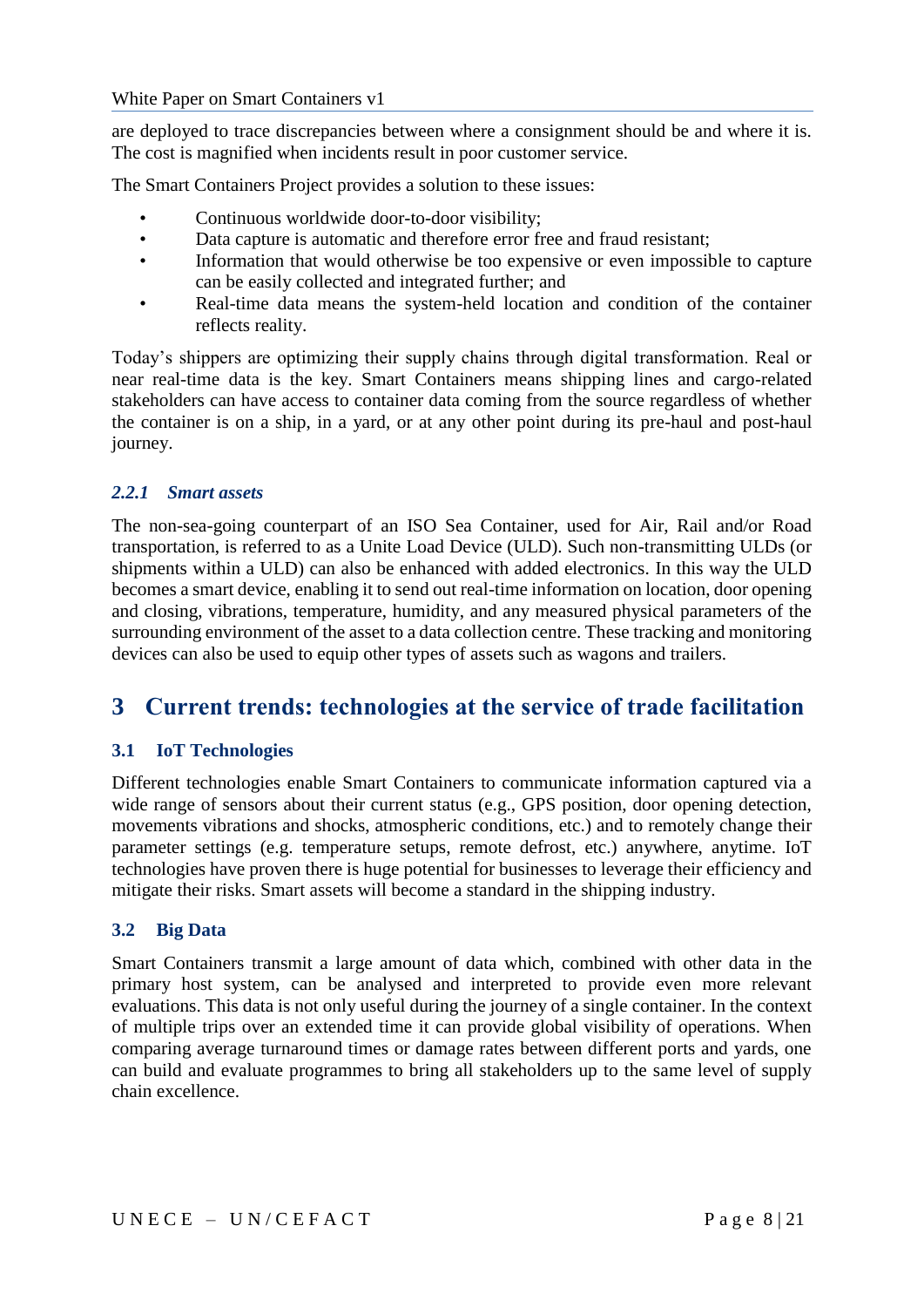#### <span id="page-8-0"></span>**3.3 Blockchain technology**

Blockchains are a Distributed Ledger Technology that can be used to capture data from the original source in real time. Smart Container technology in association with distributed ledger technology, when appropriate, may provide secure solutions for recording the transfer of responsibilities in the supply chain.

## <span id="page-8-1"></span>**3.4 Data pipelines**

Data pipelines promote the capture of the right data from the right person at the right time. These concepts provide the key to creating accurate supply chain visibility and more efficient data flows between the consignee and consignor, as well as providing this data to all supply chain actors such as cross-border agencies, which require further information to facilitate a frictionless border crossing.

Snippets of data can be captured and transmitted into the pipeline throughout the journey of the container. These can come from multiple sources, and each source should provide what they know to be true. Smart Containers compliment this approach as they are the only piece of equipment that is used door-to-door and can capture and report factual events such as door closing (loaded), arrival or departure at a geofenced area, or door opening. These snippets of information can be relied upon to be a trustworthy representation of events.

Using this granular information, supply chain stakeholders can work on exception management proactively by reducing the cost of disruption and facilitating the de-risking of legitimate shipments. Additionally, they can finance their supply chain transactions in ways not possible today.

## <span id="page-8-2"></span>**4 List of potential use cases of the Smart Container**

Below is a summary of use cases put together by the UN/CEFACT Smart Container Project Team. Each use case will be described in more detail and with the required data elements in a future Business Requirements Specifications (BRS) Document to be developed by this Team.

| Case<br>Number/Typ<br>$\boldsymbol{e}$                   | Use Case                                     | Description & Trigger                                                                                                                                                                   | Receiver                                                                                  | <i>Value Proposition</i>                                                                                                                                                        |
|----------------------------------------------------------|----------------------------------------------|-----------------------------------------------------------------------------------------------------------------------------------------------------------------------------------------|-------------------------------------------------------------------------------------------|---------------------------------------------------------------------------------------------------------------------------------------------------------------------------------|
| Operation<br>al                                          | <b>ETA</b><br>Update                         | Message with new<br>ETA at next point or<br>at final destination can<br>constantly be sent out.<br>ETA calculation is<br>based on comparing<br>planned and actual<br>time and distance. | Supply<br>chain<br>stakeholder<br>(carrier, terminal,<br>forwarder,<br>authorities, etc.) | Receiver<br>can<br>react<br>proactively<br>and<br>plan<br>container operations or<br>logistics<br>cargo<br>accordingly                                                          |
| 2<br>Operation<br>al<br>and<br>Security<br>Awarenes<br>S | Actual<br>Executed<br><b>Transit</b><br>Time | Monitoring<br>the<br>execution<br>of<br>completed transports.<br>For any leg of the trip,<br>compare used time<br>with initial estimation<br>(e.g., the initial trip<br>plan).          | chain<br>Supply<br>stakeholder<br>(carrier, terminal,<br>forwarder,<br>authorities, etc.) | Determine bottlenecks /<br>delay causes along the<br>for<br>operations<br>trip<br>excellence.<br>Collect historic data as<br>basis for future trip<br>calculation / prediction. |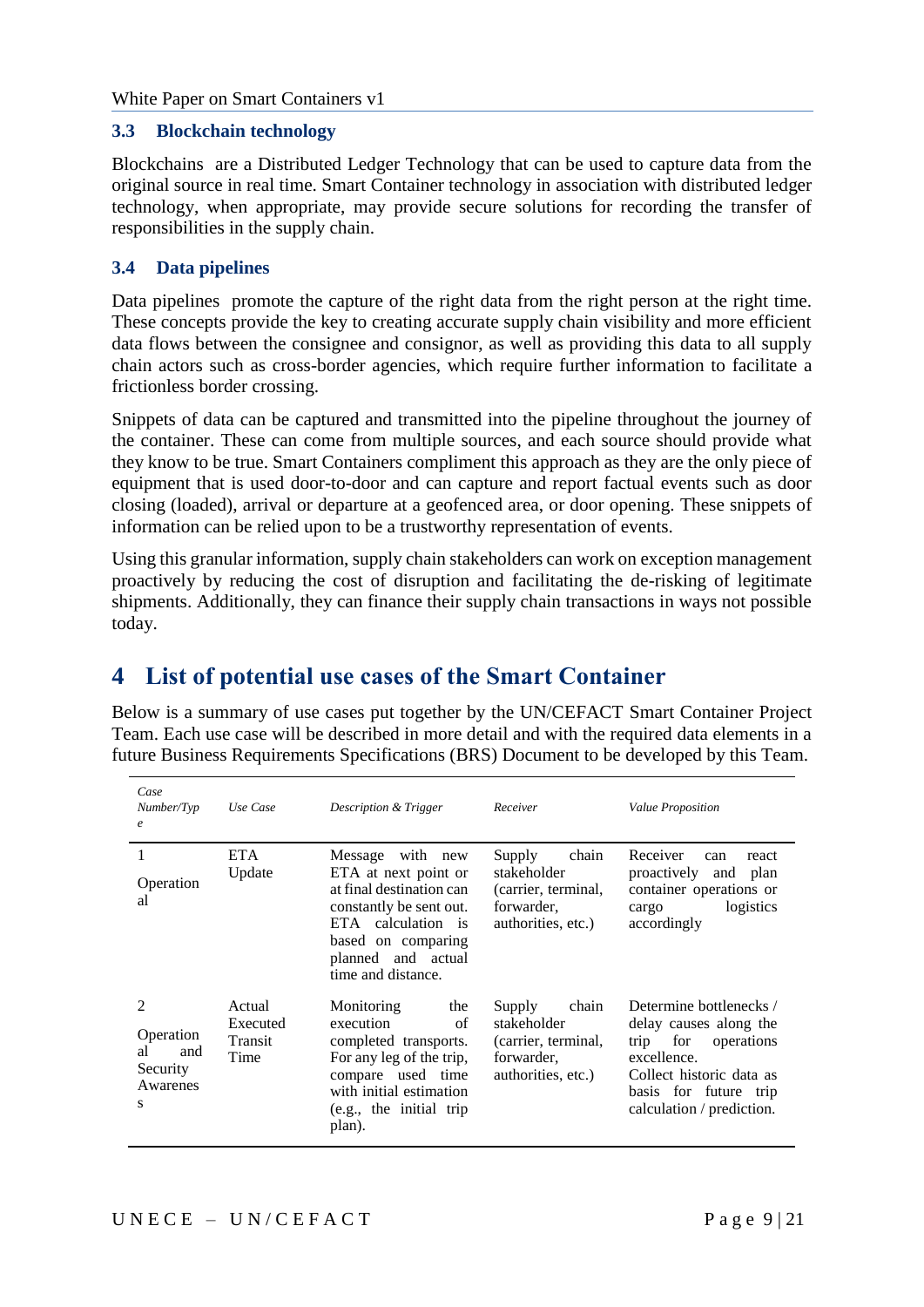| Case<br>Number/Typ<br>e                                  | Use Case                             | Description & Trigger                                                                                                                                                                                                                                                                                                                                                                                                                                                                                                                                    | Receiver                                                                                                                | <b>Value Proposition</b>                                                                                                                                                                                                                                                   |
|----------------------------------------------------------|--------------------------------------|----------------------------------------------------------------------------------------------------------------------------------------------------------------------------------------------------------------------------------------------------------------------------------------------------------------------------------------------------------------------------------------------------------------------------------------------------------------------------------------------------------------------------------------------------------|-------------------------------------------------------------------------------------------------------------------------|----------------------------------------------------------------------------------------------------------------------------------------------------------------------------------------------------------------------------------------------------------------------------|
| 3<br>Operation<br>al<br>and<br>Security<br>Awarenes<br>S | Schedule<br>Deviation<br>Alert       | An alert will be sent<br>in<br>exceptional<br>out<br>case:<br>if container routing<br>deviates<br>from<br>predefined routing, or<br>if actual<br>container<br>arrival or departure is<br>X<br>hours<br>behind<br>predefined trip plan.                                                                                                                                                                                                                                                                                                                   | chain<br>Supply<br>responsible<br>operator<br>(carrier, terminal,<br>rail/truck<br>operator)<br>and<br>authorities.     | Receiver<br>can<br>react<br>proactively,<br>they<br>can<br>determine<br>the<br>root<br>and<br>take<br>cause<br>if<br>corrective<br>action<br>needed: re-plan the next<br>leg or inform the cargo<br>operator.                                                              |
| 4<br>Operation<br>al<br>and<br>Security<br>Awarenes<br>S | Unexpected<br>Door<br>Opening        | An alert will be sent<br>out in case of door<br>opening<br>in<br>an<br>unexpected location,<br>based<br><sub>on</sub><br>pre-defined trip plan.<br>Concept:<br>Counter<br>No.<br>alert<br>received<br>proof<br>that<br>means<br>doors were <i>not</i> opened<br>during the trip.                                                                                                                                                                                                                                                                         | chain<br><b>Supply</b><br>responsible<br>operator<br>(carrier, terminal,<br>rail/truck<br>operator)<br>and authorities. | Receiver<br>can<br>react<br>proactively at the next<br>point in transport chain:<br>they may check if items<br>were<br>stolen.<br><b>or</b><br>unwanted items<br>were<br>placed<br>inside<br>the<br>container.<br>They can inform the<br>cargo<br>operator<br>accordingly. |
| 5<br>Operation<br>al<br>and<br>Security<br>Awarenes<br>S | Unexpected<br>Temperatur<br>e Change | An alert will be sent<br>the<br>in<br>out<br>case<br>measured temperature<br>exceeds a predefined<br>threshold,<br><b>or</b><br>even<br>earlier<br>when<br>the<br>power source of the<br>reefer fails.                                                                                                                                                                                                                                                                                                                                                   | chain<br>Supply<br>responsible<br>operator (carrier,<br>terminal,<br>rail/truck<br>operator)<br>and<br>authorities.     | <b>If</b><br>the<br>deviation<br><sup>1</sup> S<br>detected in time,<br><sup>1</sup> t<br>might not be too late to<br>the<br>save<br>cargo.<br>In any case, the time<br>place<br>of<br>the<br>and<br>exception<br>determines<br>the responsible party.                     |
| 6<br>Operation<br>al<br>and<br>Security<br>Awarenes<br>S | Unexpected<br>Humidity<br>Change     | An alert will be sent<br>the<br>in<br>out<br>case<br>measured<br>humidity<br>goes above or below a<br>predefined<br>threshold<br>(e.g., the strength of<br>the cardboard boxes<br>could<br>be<br>compromised due to<br>humidity and cause<br>problems<br>safety<br>and/or<br>denial<br>of<br>acceptance from the<br>Beneficial<br>Cargo<br>Owner<br>$[BCO]$ ).<br>The same<br>alert is<br>desired<br>if,<br>in<br>a<br>controlled atmosphere<br>container, the amount<br>of oxygen, carbon<br>dioxide and nitrate is<br>outside the acceptable<br>range. | Supply<br>chain<br>responsible<br>operator<br>(carrier, terminal,<br>rail/truck<br>operator)                            | If<br>deviation<br>the<br><sup>1</sup> S<br>detected<br>in time,<br>it<br>might not be too late to<br>save<br>the<br>cargo.<br>In any case, the time<br>and place<br>of the<br>exception<br>determines<br>the responsible party.                                           |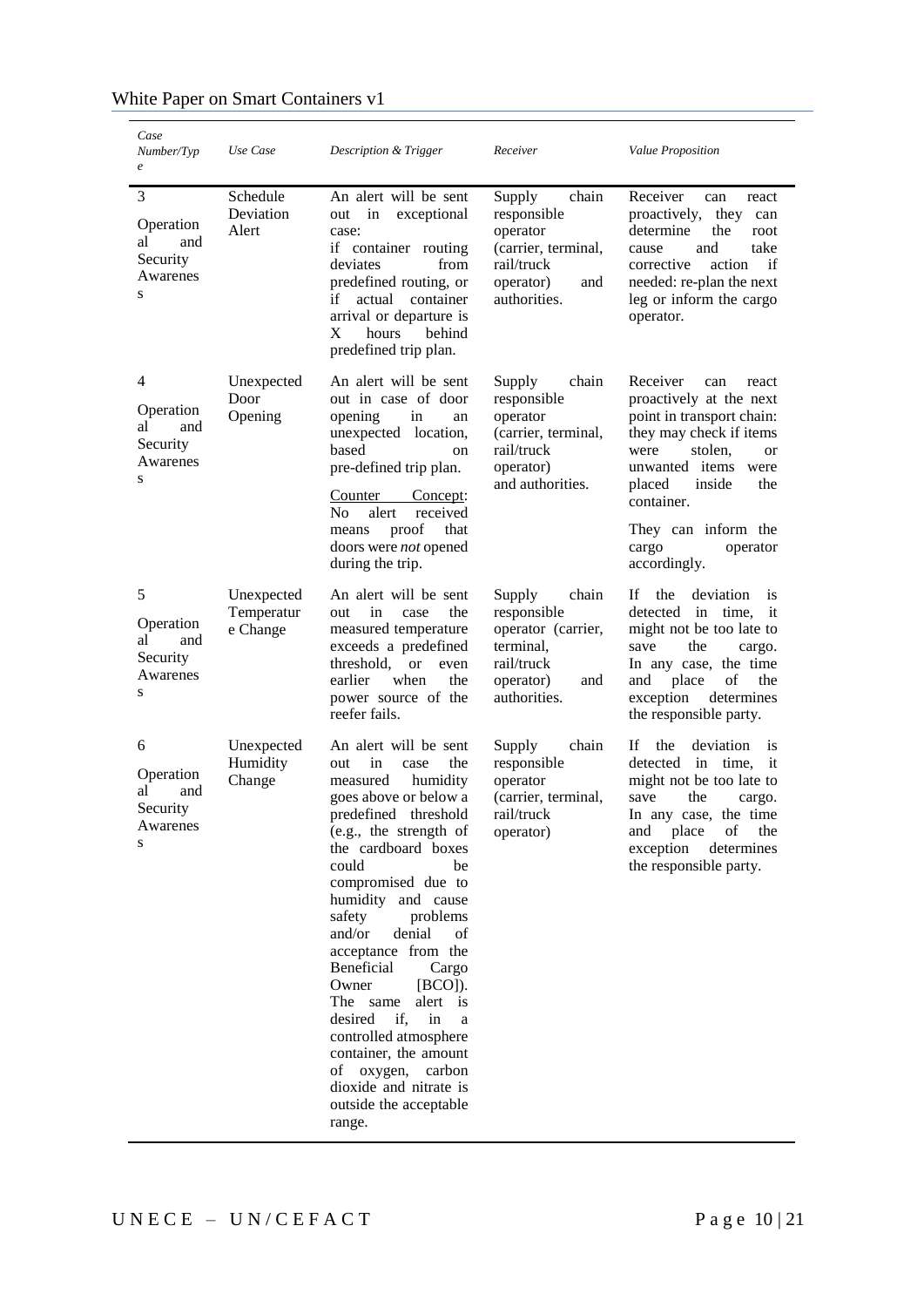| Case<br>Number/Typ<br>$\boldsymbol{e}$                    | Use Case                                                    | Description & Trigger                                                                                                                                                                                                                   | Receiver                                                                                     | <b>Value Proposition</b>                                                                                                                                                                                                                                                                      |
|-----------------------------------------------------------|-------------------------------------------------------------|-----------------------------------------------------------------------------------------------------------------------------------------------------------------------------------------------------------------------------------------|----------------------------------------------------------------------------------------------|-----------------------------------------------------------------------------------------------------------------------------------------------------------------------------------------------------------------------------------------------------------------------------------------------|
| 7<br>Operation<br>al                                      | Missing<br>Container<br>Onboard of<br>Vessel                | Meshing technology<br>allows to detect any<br>container<br>missing<br>from onboard of a<br>that<br>vessel<br>was<br>originally specified on<br>the manifest or on the<br>stowage plan.                                                  | Shipper,<br>vessel operator,<br>container<br>operator,<br>terminal operator                  | Vessel<br>operator<br>can<br>take<br>corrective<br>operational action and<br>correct the manifest or<br>stowage plan.<br>If a container<br>went<br>overboard,<br>the<br>also<br>legal<br>and<br>insurance<br>departments<br>will<br>be<br>informed.                                           |
| 8<br>Operation<br>al                                      | Short<br>Shipped<br>Container                               | Container<br>still<br><i>is</i><br>sending<br>its<br>signal<br>from the port<br>of<br>after<br>the<br>loading<br>sailed<br>vessel<br>has<br>where it should have<br>been loaded.                                                        | Vessel operator,<br>container<br>operator,<br>terminal operator                              | Vessel<br>operator<br>can<br>take<br>corrective<br>operational action and<br>correct the manifest or<br>stowage plan.                                                                                                                                                                         |
| 9<br>Operation<br>al                                      | Overlanded<br>Container                                     | Container discharged<br>in the wrong port. It is<br>sending<br>its<br>signal<br>from a port where it<br>should not be ashore.                                                                                                           | Vessel operator,<br>container<br>operator,<br>terminal<br>operator,<br>and<br>authorities    | Vessel<br>operator<br>can<br>take<br>corrective<br>operational action and<br>correct the manifest or<br>stowage plan.                                                                                                                                                                         |
| 10<br>Operation<br>al                                     | Fragile<br>Cargo<br><b>Shock</b><br>$\sqrt{2}$<br>Vibration | Unexpected container<br>movement: shock or<br>vibration. An alert<br>will be sent out in case<br>the measured shock<br>exceeds a predefined<br>threshold.                                                                               | Supply<br>chain<br>responsible<br>operator (carrier,<br>terminal,<br>rail/truck<br>operator) | Time and place of the<br>exception<br>determines<br>the responsible party.<br>The container operator<br>obtains<br>new<br>insight<br>about the shock that a<br>container is exposed to.                                                                                                       |
| 11<br>Operation<br>al                                     | Dry<br>Container<br>Temperatur<br>e<br>Monitoring           | Constant<br>measuring<br>of temperature in a<br>dry container during a<br>trip.                                                                                                                                                         | Vessel operator,<br>container<br>operator                                                    | The container operator<br>obtains<br>insight<br>new<br>about the temperature<br>inside<br>container<br>a<br>during<br>trip<br>a<br>on<br>different routes,<br>on<br>deck versus under deck.<br>This<br><i>is</i><br>relevant<br>information for shipper<br>and forwarder too.                 |
| 12<br>Operation<br>al<br>and<br>Security<br>Awarenes<br>S | Empty<br>Gate-In<br>at Depot                                | When<br>Smart<br>a<br>Container enters into<br>the premises of a<br>depot (geo-fence), this<br>event can be reported.<br>Note: it might be<br>duplicate<br>the<br>to<br><b>UN/EDIFACT</b><br>CODECO<br>message<br>for gate-in/gate-out. | Container<br>and<br>depot<br>operator,<br>leasing<br>companies<br>and<br>authorities.        | This use case<br>will<br>enable the<br>container<br>operator to have better<br>timely control of its<br>fleet<br>management<br>activities.<br>This<br>information<br><i>is</i><br>for<br>important<br>authorities when there<br>is regulatory oversight<br>of that zone (free-trade<br>zone). |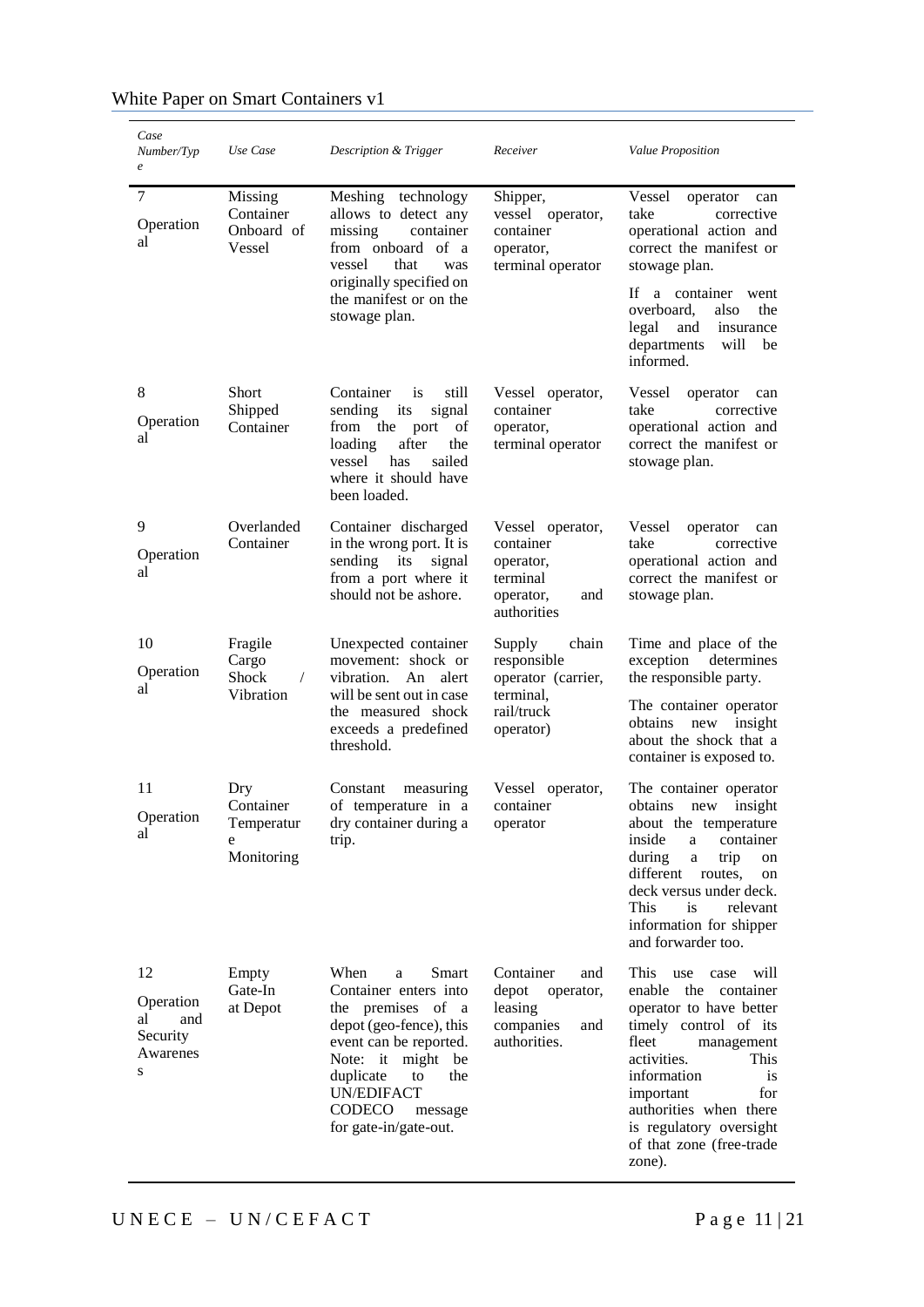| Case<br>Number/Typ<br>$\boldsymbol{e}$                    | Use Case                                                                                                                                                                                                                     | Description & Trigger                                                                                                                                                                                                                                                                                           | Receiver                                                                                                                                                                                                                                     | <b>Value Proposition</b>                                                                                                                                                                                                                                                                                                                                                                                                                                                                                                                                                                 |
|-----------------------------------------------------------|------------------------------------------------------------------------------------------------------------------------------------------------------------------------------------------------------------------------------|-----------------------------------------------------------------------------------------------------------------------------------------------------------------------------------------------------------------------------------------------------------------------------------------------------------------|----------------------------------------------------------------------------------------------------------------------------------------------------------------------------------------------------------------------------------------------|------------------------------------------------------------------------------------------------------------------------------------------------------------------------------------------------------------------------------------------------------------------------------------------------------------------------------------------------------------------------------------------------------------------------------------------------------------------------------------------------------------------------------------------------------------------------------------------|
| 13<br>Operation<br>al<br>and<br>Security<br>Awarenes<br>S | Depot<br>Reconciliati<br>on                                                                                                                                                                                                  | Container and depot<br>operator can create a<br>snapshot position of<br>all<br>his.<br>containers<br>sitting in a particular<br>depot (e.g. sea ports,<br>inland, dock and off<br>dock) based on the<br><b>GPS</b><br>known<br>last<br>positions, on demand.                                                    | Container<br>and<br>depot<br>operator,<br>leasing<br>companies<br>and<br>authorities.                                                                                                                                                        | Periodic review, or on<br>demand, to reconcile<br>the container inventory<br>with the depot operator.<br>information<br>This<br>is<br>for<br>important<br>authorities when there<br>is regulatory oversight<br>of that zone (free-trade<br>zone).                                                                                                                                                                                                                                                                                                                                        |
| 14<br>Operation<br>al                                     | Container<br>Daily Status<br>Message                                                                                                                                                                                         | shipping<br>line<br>A<br>large<br>operating<br>a<br>container<br>fleet<br>globally may receive a<br>heartbeat (timestamp,<br>location, full/empty,<br>sitting/moving,<br>$etc.$ )<br>from each container<br>each day.                                                                                           | Container<br>operator                                                                                                                                                                                                                        | Compute usage ratio,<br>sitting<br>show<br>versus<br>moving<br>volumes.<br>determine<br>import<br>or<br>export phase, basis for<br>detention & demurrage<br>calculation etc.                                                                                                                                                                                                                                                                                                                                                                                                             |
| 15<br>Operation<br>al<br>and<br>Security<br>Awarenes<br>S | Trip<br>Tracking<br>Inland<br>for<br>Haulage:<br>the<br>organizer of<br>the trip such<br>carrier.<br>as<br>internationa<br>1<br>freight<br>forwarder,<br>consignee,<br><sub>or</sub><br>consignor<br>(also known)<br>as BCO) | While a container is<br>moving<br>inland.<br>various parties to the<br>transport may track<br>the routing and find<br>out about the actual<br>routing<br>and,<br>for<br>example, review the<br>ETA.<br>for<br>more<br>efficient planning<br>or<br>whether<br>Check<br>the<br>container is crossing a<br>border. | Any contractual<br>party interested<br>and permitted to<br>receive<br>this<br>tracking<br>information such<br>consignor,<br>as<br>consignee,<br>logistic<br>carrier,<br>service providers,<br>cross-border<br>agencies, bank or<br>insurance | For safety and security<br>purposes, the origin of<br>goods<br>should<br>be<br>disclosed.<br>But<br>when<br>there are circumstances<br>which are not clarified<br>the<br>to<br>original<br>as<br>this<br>trip<br>shipper,<br>tracking approach may<br>help verify that the<br>consignment<br>is<br>legitimate and does not<br>pose a security risk both<br>from the operational<br>border<br>security<br>and<br>perspectives.<br>This can provide<br>for<br>better<br>planning<br>for<br>operations<br>such<br>as<br>stuffing and stripping,<br>vessel planning, depot<br>handling, etc. |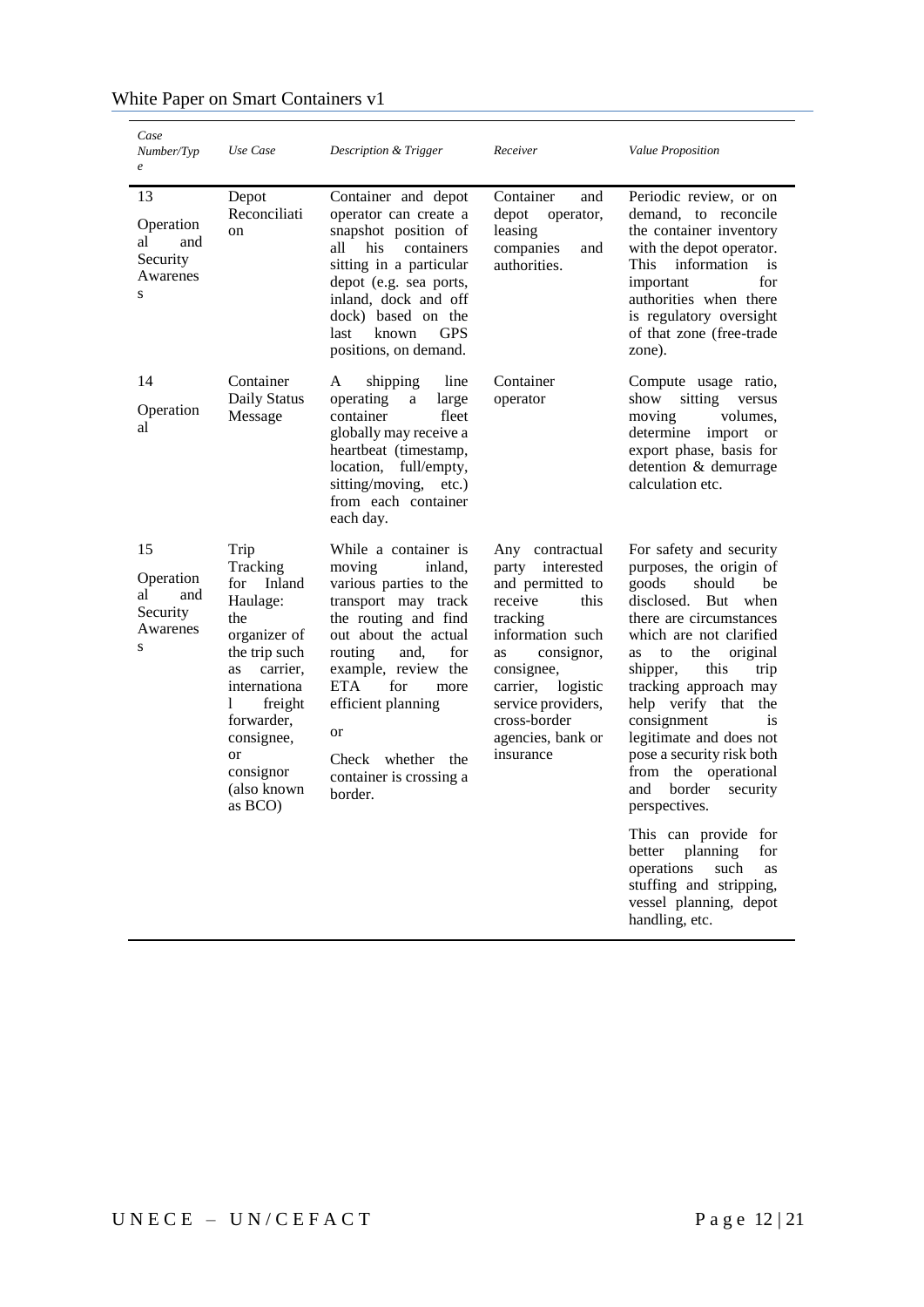| Case<br>Number/Typ<br>$\boldsymbol{e}$                    | Use Case                                                                                               | Description & Trigger                                                                                                                                                                                                                                                                                                                                                                                                                                                                                                                                                                                                                                                                                                   | Receiver                                                                                                            | Value Proposition                                                                                                                                                                                                                                                  |
|-----------------------------------------------------------|--------------------------------------------------------------------------------------------------------|-------------------------------------------------------------------------------------------------------------------------------------------------------------------------------------------------------------------------------------------------------------------------------------------------------------------------------------------------------------------------------------------------------------------------------------------------------------------------------------------------------------------------------------------------------------------------------------------------------------------------------------------------------------------------------------------------------------------------|---------------------------------------------------------------------------------------------------------------------|--------------------------------------------------------------------------------------------------------------------------------------------------------------------------------------------------------------------------------------------------------------------|
| 16<br>Operation<br>al<br>and<br>Security<br>Awarenes<br>S | Lane<br>Fast<br>Cross-<br>for<br>Border<br>Agency                                                      | The Smart Container<br>might<br>data<br>be<br>communicated to the<br>cross-border agencies<br>to enable them to<br>include physical data<br>in<br>their<br>risk<br>assessment<br>even<br>before<br>arrival.<br>The<br>individual authorities<br>define which data they<br>require for their risk<br>The<br>assessment.<br>Container<br>Smart<br>initiative<br>could<br>provide<br>trusted<br>partners<br>new<br>for<br>opportunities<br>increased<br>trusted<br>trader<br>benefits,<br>negotiated with WCO<br>individual<br>and<br>Authorized Economic<br>Operators<br>(AEO)<br>authorities.<br>AEOs must commit to<br>resolve or justify the<br>reasons behind all the<br>Container<br>Smart<br>raised alerts, if any. | Cross-border<br>agency                                                                                              | Speed up operational<br>clearance,<br>reduce<br>unexpected<br>delays,<br>improve<br>data<br>quality/visibility<br>and<br>increase reliability of<br>time schedule.<br>Benefit also<br>for the<br>cross-border<br>agencies<br>to have more efficient<br>operations. |
| 17<br>Complian<br>ce                                      | Contract<br>Compliance<br>of<br>Container<br>Routing                                                   | Actual trip data (time<br>routing points<br>and<br>passed) is provided on<br>demand.                                                                                                                                                                                                                                                                                                                                                                                                                                                                                                                                                                                                                                    | Insurance<br>and<br>bank institutions<br>and supply chain<br>stakeholder<br>(carrier, terminal,<br>forwarder, etc.) | Allows<br>bank<br>and<br>insurance institutions to<br>check<br>the<br>physical<br>transport execution: did<br>the<br>container<br>enter<br>political risk areas,<br>excepted<br>countries,<br>pirate areas, etc.                                                   |
| 18<br>Green<br>Maintena<br>nce                            | Reefer<br>Pre-Trip<br>Inspection<br>(PTI)<br>on<br>demand<br>$\equiv$<br>predictive<br>maintenanc<br>e | The Smart Container<br>sends the operations<br>hours of the reefer<br>engine<br>periodically<br>and<br>all<br>the<br>irregularities<br>of<br>performance.                                                                                                                                                                                                                                                                                                                                                                                                                                                                                                                                                               | Container<br>operator                                                                                               | Avoid unnecessary pre-<br>trip inspections<br>and<br>perform them only after<br>predefined<br>operation<br>hours<br>detected<br><sub>or</sub><br>irregularities<br>of<br>performance.                                                                              |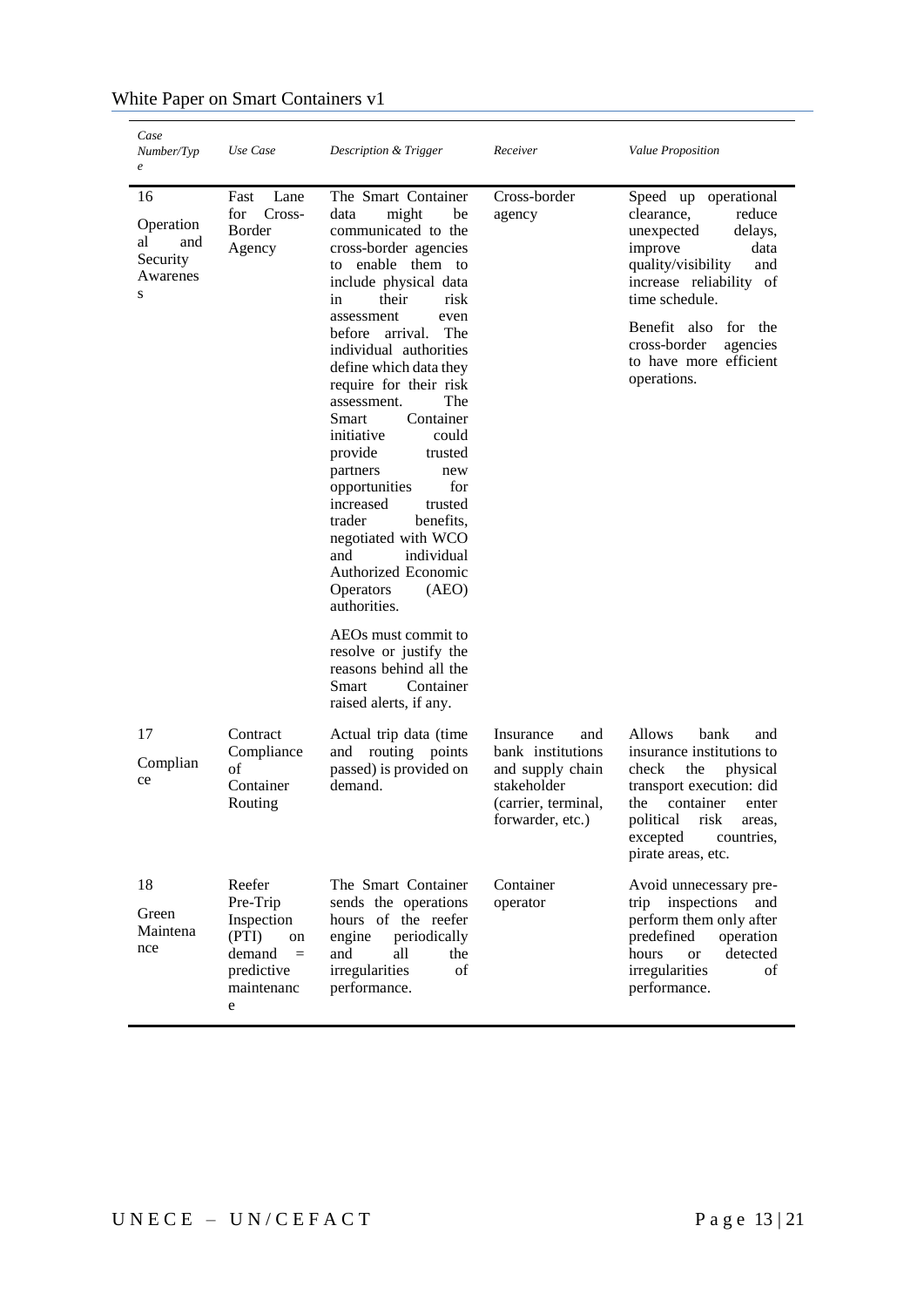| Case<br>Number/Typ<br>$\boldsymbol{e}$ | Use Case                                                                     | Description & Trigger                                                                                                                                                                                                                                                                                                                                                                        | Receiver                                             | Value Proposition                                                                                                                                                                                                                                                                                                                                                                                              |
|----------------------------------------|------------------------------------------------------------------------------|----------------------------------------------------------------------------------------------------------------------------------------------------------------------------------------------------------------------------------------------------------------------------------------------------------------------------------------------------------------------------------------------|------------------------------------------------------|----------------------------------------------------------------------------------------------------------------------------------------------------------------------------------------------------------------------------------------------------------------------------------------------------------------------------------------------------------------------------------------------------------------|
| 19<br>Quality                          | Identifying<br>the<br>Consignme<br>nt                                        | Statement<br>that<br>the<br>product<br>was<br>transported<br>in<br>a<br>monitored<br><b>Smart</b><br>Container. The related<br>information<br>is.<br>accessible<br>by<br>scanning the "Quick-<br>Codes."<br>Reference<br>This is particularly<br>useful for temperature<br>humidity<br>and<br>sensitive commodities<br>(e.g. wine, tobacco,<br>etc.) being transported<br>in dry containers. | BCO<br>The<br><i>(importer)</i><br>and<br>exporter). | <b>BCO</b><br>The<br>(e.g.<br>importer)<br>consumer,<br>knows that the product<br>was transported in good<br>conditions in a Smart<br>Container.<br>The BCO<br>(e.g.<br>the<br>will<br>be<br>exporter)<br>offering a value-added<br>service.<br>Whenever<br>the<br>conditions<br>were<br>not<br>ideal, the BCO could<br>react and send a new<br>container or adapt its<br>packaging and change<br>the routing. |
| 20<br>Sovereign                        | Port<br>Infrastructu<br>Usage<br>re<br>Monitoring<br>Port<br>by<br>Authority | All actual container<br>movements on roads.<br>bridges and railways<br>the<br>within<br>port<br><b>boundaries</b><br>sent<br>are<br>will<br>he<br>out. Data<br>aggregated over time<br>line<br>(e.g. monthly).                                                                                                                                                                               | Port Authority                                       | Port Authority gains<br>reliable data on the<br>current usage of their<br>infrastructure<br>(roads,<br>bridges,<br>rail<br>tracks.<br>terminals) as the basis<br>for future planning.                                                                                                                                                                                                                          |

## <span id="page-13-0"></span>**5 The benefits of Smart Container solutions**

Digitalization fosters an environment of transparency to support competitiveness on equal terms and enables companies to focus on containing and cutting down logistics and supply chain management costs. Given that this is a common goal for all involved actors—be it carriers, shippers, forwarders, IT and service providers or governmental bodies—a collaborative approach becomes the norm for enhanced supply chain visibility and analytics.

Smart Container solutions are the missing link in the full digitalization of the supply chain. Supply chains will become more transparent, reliable, agile, secure, resilient, connected and sustainable. The Smart Container offers door-to-door visibility, which enables logistics-chain excellence and sustainability.

Thanks to Smart Containers, the computer representation of the supply chain will become synchronized with the physical world, enabling:

- Speed and accuracy of decision-making;
- Automation as part of transport and logistics execution;
- Seamless collaboration between stakeholders; and
- Better predictability of the supply chain.

All supply chains are different but having trustworthy data and efficient data exchange will illuminate weaknesses in the current supply chain processes. Smart containers can compare the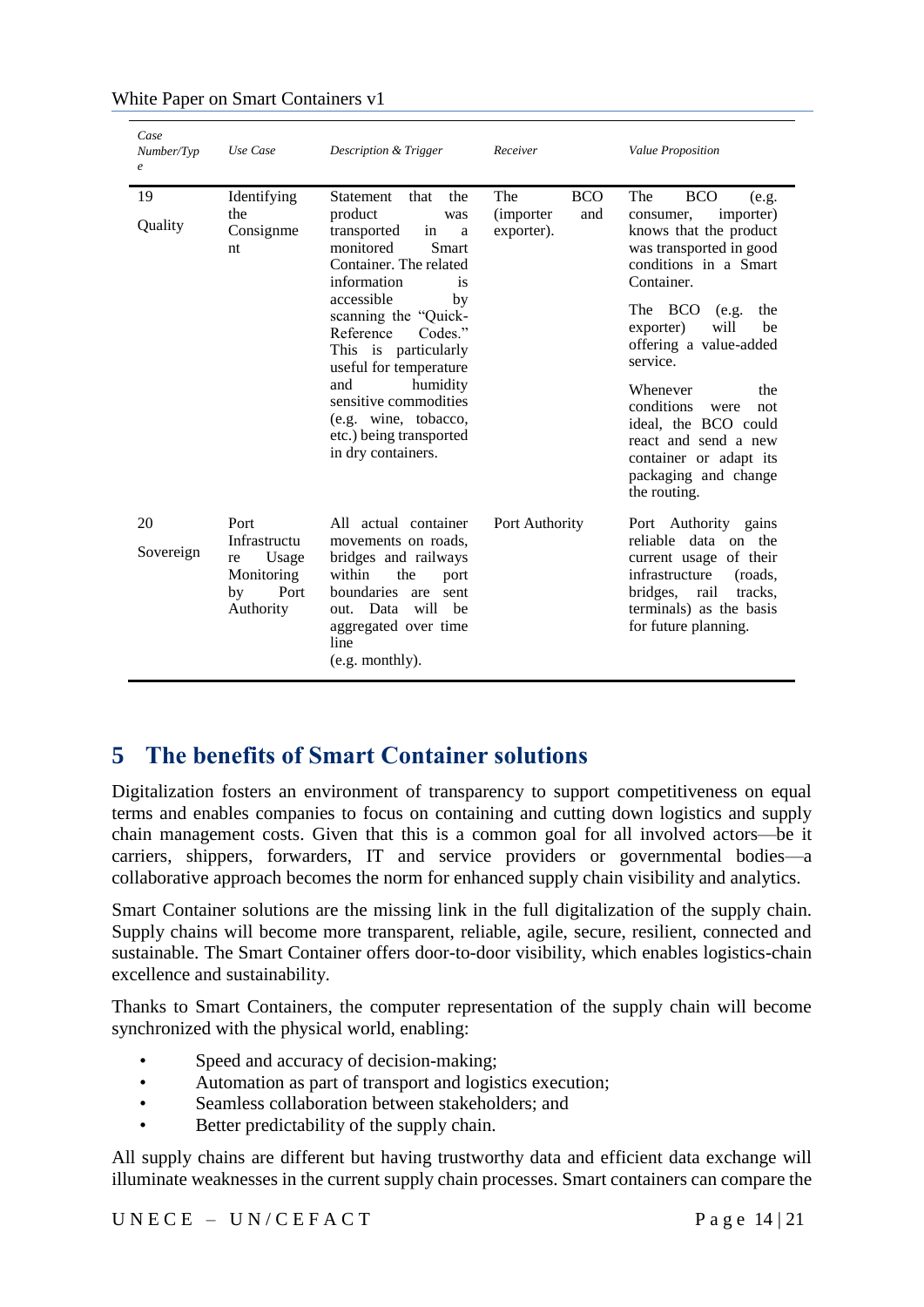planned versus executed trip and generate real-time alerts in case of any gap—avoiding potential problems and eliminating the costs incurred while compensating for the lack of data.



*Figure 1: Benefits of Smart Container solutions*

The use of Smart Containers within the supply chain provides benefits in many ways to the varied stakeholders, as seen in Figure 1 (above). The realization of efficiency of time and expenses, the transparency of operational movements and events, and the near real-time reporting of such events allows the operator to be responsive to hazards that cost time and money, and to be able to react quickly to mitigate such issues. The safety and security of consignment and transport equipment is enhanced, and movement across country borders is facilitated. In addition to productivity gains, more efficient transportation will lead to better resource usage, facilitating the shift to cleaner modes of transportation, and an eco-friendlier environment.

As identified in the multiple use-case examples above, Smart Container monitoring can be used for numerous purposes by supply chain stakeholders.

## <span id="page-14-0"></span>**5.1 Transport operators**

During any given trip many transport operators are involved, and no single one has total doorto-door visibility. Hence, as a common asset, a container—once equipped with smart technologies—will enable stakeholders to have better visibility, collaboration, and coordination. In addition, Smart Containers allow for the delineation of the responsibilities of each actor and help to identify bottlenecks which may be opportunities for improvement and savings. Total visibility enables actors to enhance their processes, resulting in the reduction of transport lead time and costs.

Regardless of the mode of transportation, using the Smart Container data will enable the transport operators to have better control of their operations and resources. Smart Container solutions facilitate efficient fleet management and enables operators to offer a value-added service while ensuring better service quality. Having reliable information to act on and enhance processes mitigates risks and results in the mastering of operational costs.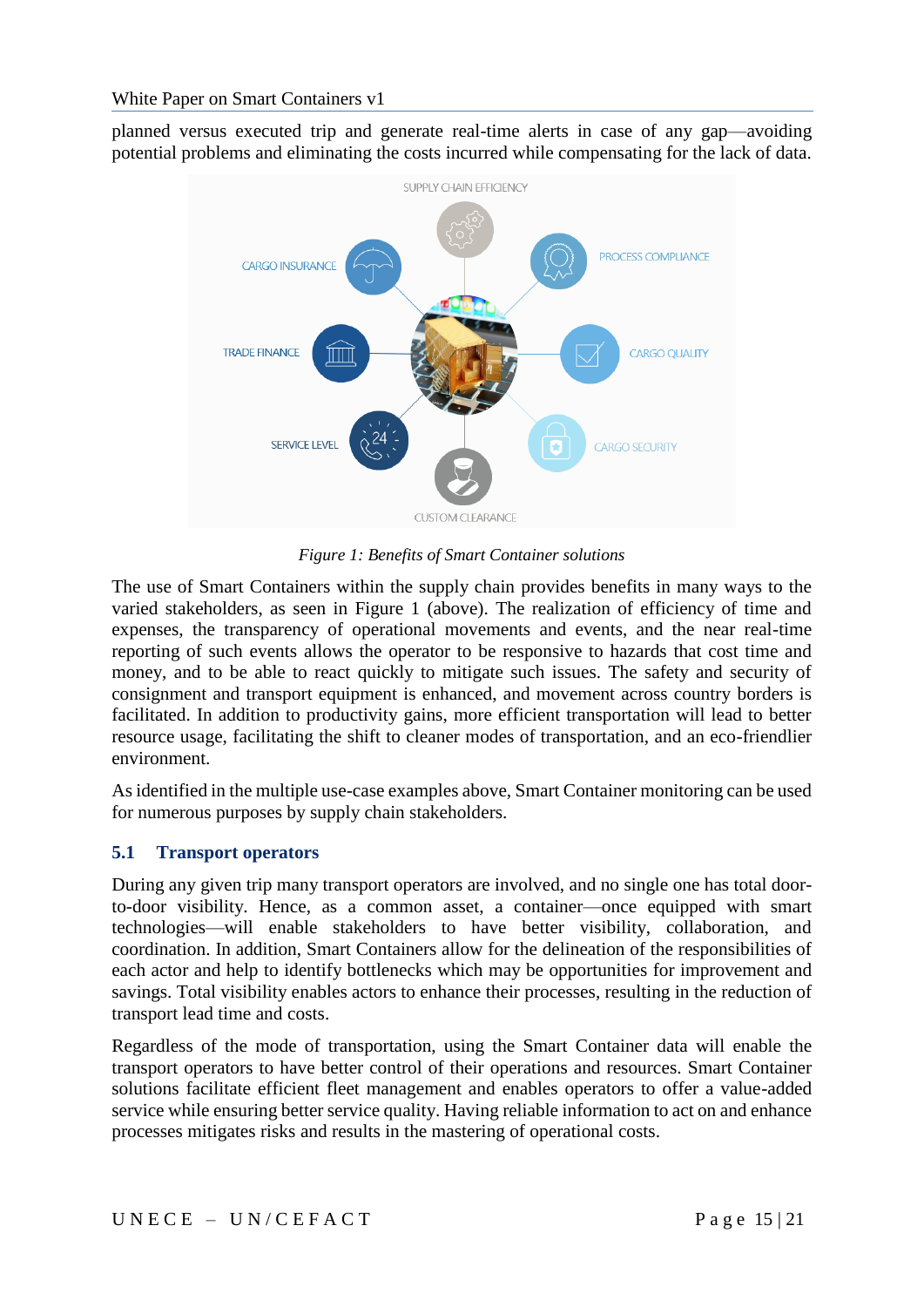#### <span id="page-15-0"></span>**5.2 Logistic service providers**

Logistic service providers (e.g. handling operators, international freight forwarders, brokers, fleet managers) benefit by obtaining timelier and more accurate information from the data transmitted by the Smart Containers as a result of compilation, analysis and reporting from the host systems on the status of the consignments. Faster knowledge of hazards or unanticipated events allows for better risk mitigation to ensure the consignments are secure and in safe condition.

#### <span id="page-15-1"></span>**5.3 Consignors and consignees**

The consignment process involves sending goods from a consignor to a consignee. The consignor is the shipper and the consignee is the recipient. One can refer to either as the Beneficial Cargo Owner (BCO).

The BCO is the stakeholder that requires more complete and timely information about the consignment. Today, the BCO has little information about the consignment during the end-toend transportation process, resulting in a passive role. Therefore, the BCO is not able to take any action in case of occurrence of any incident negatively impacting the cosignment.

In fact, Smart Container information may allow the BCO to take an active role in mitigating negative circumstances in a timely manner. In general, even when no negative incident occurs, having Smart Container data will allow them to make decisions to optimize their supply chain and monitor the quality of their products.

Smart Containers enable better inventory management which may avoid out-of-stock scenarios while reducing the quantity of stock in general. Having better door-to-door visibility may also result in reduction of lead time, including in the customs clearance process.

Having Smart Container data may also decrease cargo loss, packaging costs, non-quality costs, the levy of fines, legal costs, insurance fees and investigation processes, damage to goods, the number of back orders, cancelled orders and the number of defective products delivered.

At the same time, door-to-door visibility may result in increased cargo security; better service level, on-time deliveries; and decreased the lead time since the processes flow better.

In summary, Smart Container data will increase the profitability of the consignment through stabilization of the unit price from unexpected costs.

#### <span id="page-15-2"></span>**5.4 Vessel crew**

Vessel crew are responsible to ensure that the internal temperatures of refrigerated containers (or reefers) are correctly maintained during the sea passage and while in port. In addition, they must be able to tell the exact number of all types of containers—full and empty—loaded on the vessel at any time. Today, the crew must walk all over the vessel to check manually whether each reefer is working correctly.

Smart Containers may play a role in enhancing the operations on board vessels by enabling the crew to remotely monitor the temperature of the reefers and to ensure that the engines of the reefers are running correctly. Early alerts will enable the vessel crew to take mitigating actions to attempt to save the cargo instead of discovering damaged cargo after the fact (e.g. upon delivery to the BCO).

In addition, thanks to Smart Container solutions, the vessel crew will be able to compare remotely, in a timely manner, and at any time during the voyage, the total number of full and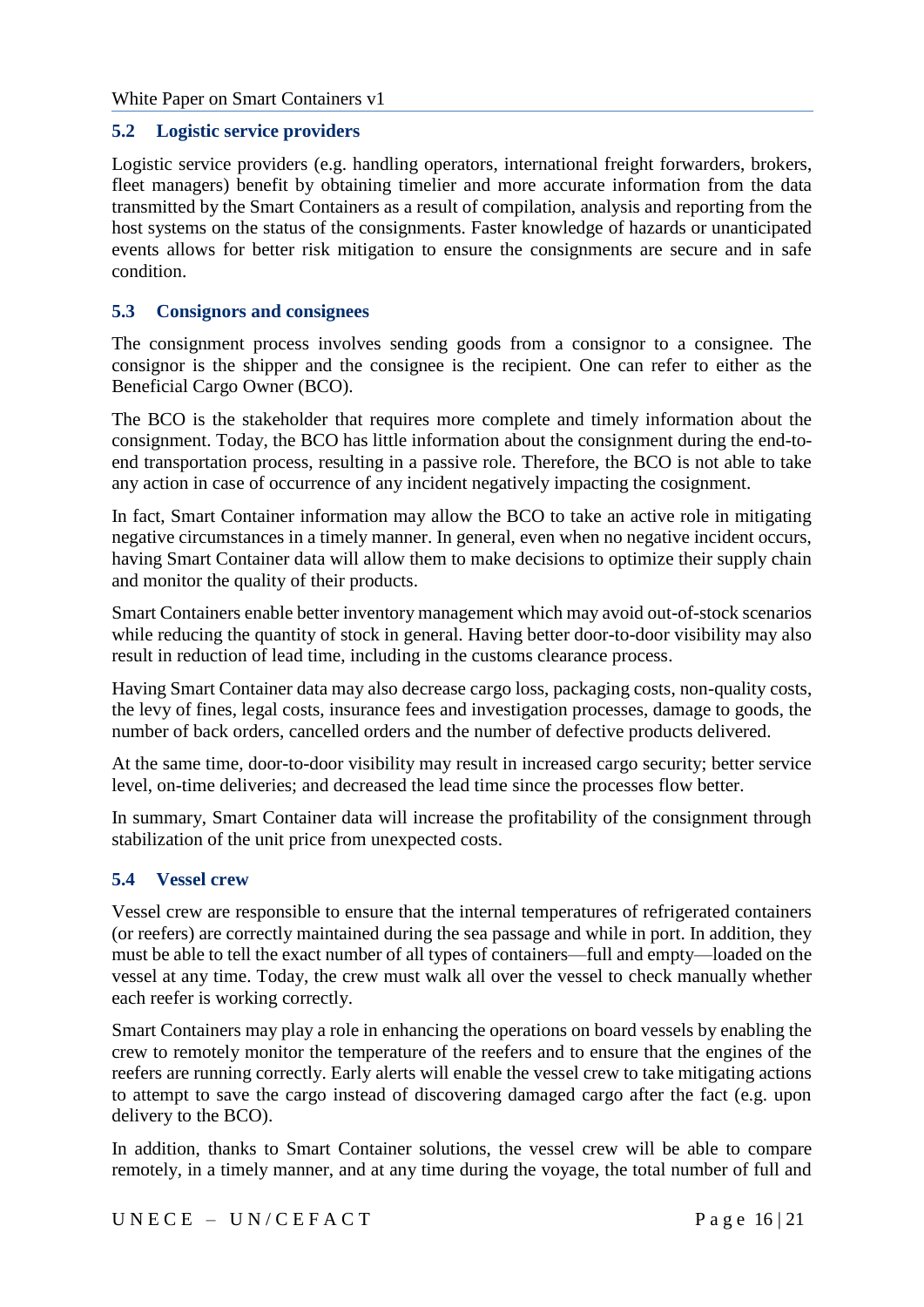empty containers aboard the vessel to substantiate the numbers originally loaded according to the stowage plan.

#### <span id="page-16-0"></span>**5.5 Container owners**

Container owners and leasing companies want to have valid confirmation of their containers located in a depot and to efficiently control their container inventory in general.

Smart Containers may enable container owners and leasing companies to generate periodic (e.g. monthly) or on-demand reviews to reconcile their container inventory with the depot operators. This would result in more efficient fleet management.

#### <span id="page-16-1"></span>**5.6 Depot operators**

The depot operator is responsible to report daily the exact number of containers available at their location. As of today, this task is prone to error since it is performed manually in a timeconsuming manner. Smart Container solutions may enable efficient daily or on-demand determination of the container inventory.

#### <span id="page-16-2"></span>**5.7 Inland and sea terminal operators**

Terminals play an instrumental role in the movement of containerized cargo from consignor to consignee. Containers are intermodal by definition, and the terminals are the place where they change transportation modes. Smart Container solutions will enable terminal operators to verify the exact location of each container in their yard efficiently, and in real time.

Smart Container solutions could provide the ETA at the terminal. This ETA may apply to trucks, rail wagons or barges and could help improve operations at the terminal or port.

Smart containers are able to monitor the temperature of reefers and alert in case of a negative occurrence, enabling the terminal operators to take mitigating actions to save the cargo, instead of later finding that a violation of the required temperature range had occurred (e.g., discovered at delivery at the BCO premises). The Smart Container could enable the sharing of data regarding proper container handling—information which is currently not always available.

The terminal operator has the responsibility to locate dangerous goods at its own terminal in accordance with the dangerous goods rules of segregation, as defined by the International Maritime Organization (IMO). Today, the positions and the contents of the containers with dangerous goods are recorded manually and provided by different stakeholders to be fed into the terminal's operating system, which checks whether the segregation rules are respected. Alerts are raised if any incompatibility is detected. Smart Container solutions will feed the terminal operating system with reliable data on the physical position of the container, the declarative information about its contents and transmit alerts if the monitored physical parameters violate acceptable limits. Hence, Smart Container solutions ensure the correctness and completeness of the dangerous goods information. In addition, Smart Containers can monitor specific physical data related to the transported dangerous goods, which enables better risk management, enhanced safety of agents handling these containers and reduced negative environmental impact.

## <span id="page-16-3"></span>**5.8 Cross-border Regulatory Authorities (Customs, Sanitary, etc.)**

Depending on the information gathered, Smart Container solutions can provide accurate data about the physical trip of the container prior to its arrival. This data could help customs officers perform a risk assessment by enabling them to compare the declared trip versus the executed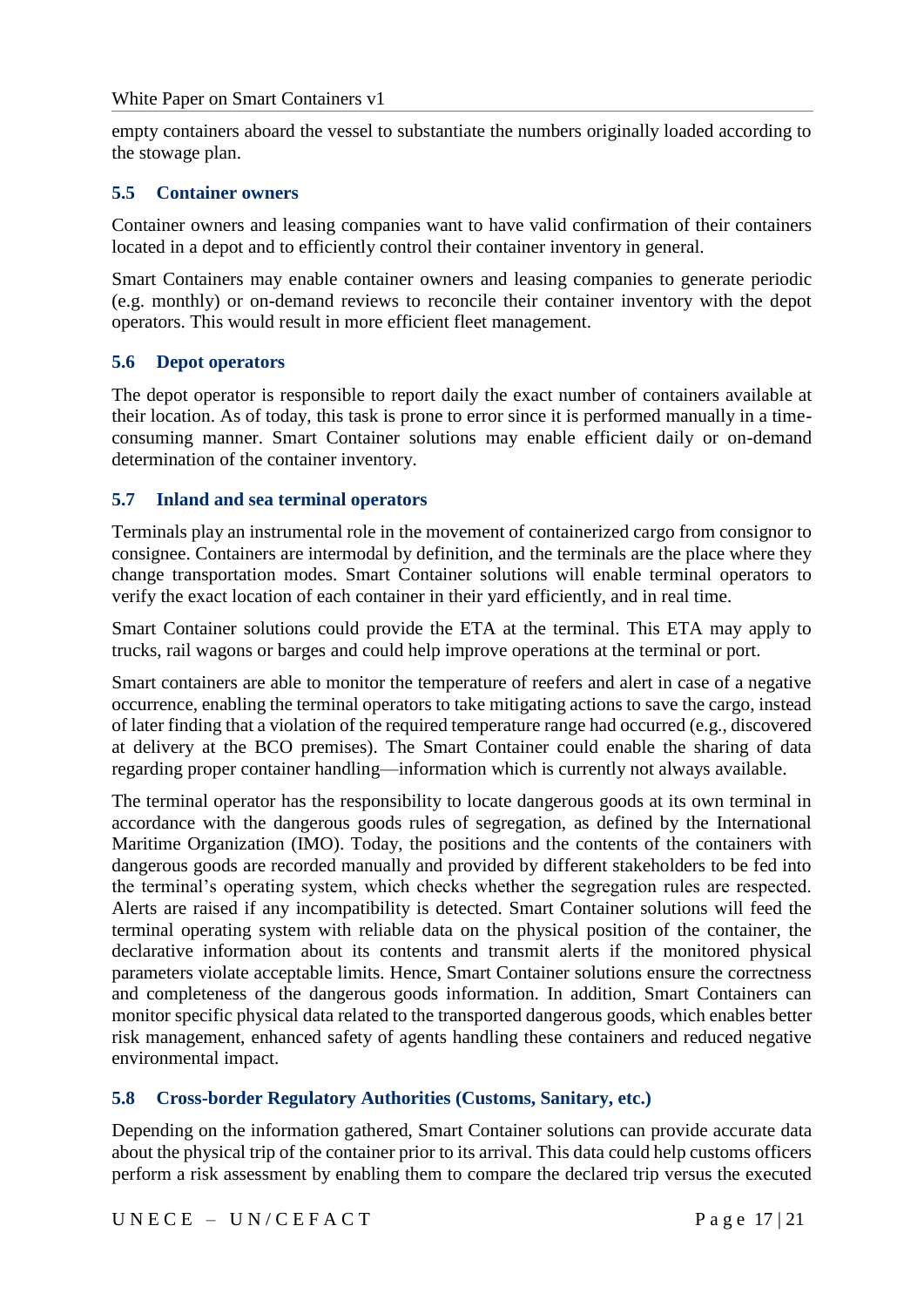one, thereby accelerating the clearance process—even allowing pre-arrival clearance. Customs Authorities could create a "fast lane" for Smart Container processing.

Whenever Smart Containers generate alerts regarding measured physical parameters violating the acceptable thresholds (e.g. perishables or pharmaceuticals), the cross-border authorities, including Sanitary Authorities, may flag that container for inspection. In fact, improvement in data quality will allow for better inspection predictability. This may reduce the number of inspections requested by authorities and reduce the delay whenever an inspection is requested. Thus, Smart Container solutions bring more efficiency and improved security in container movements for cross-border authorities. In addition, alerts resulting from some physical parameter monitoring (e.g. fumigation of fresh food, dangerous goods) may enhance the safety of the agents who must inspect that container.

Unusually long stops or deviation from the declared route could result in the flagging of a container for inspection. This location tracking could be of significant help in identifying suspicious consignments.

Unexpected-door-opening detection could result in cross-border agencies requesting inspection of a container. Any indication that the consignment has been tampered with during the journey is very likely to preclude advance clearance of a container. Timely notification would allow cross-border authorities to plan an inspection that may not further delay clearance of the consignment.

Smart Container solutions are particularly important for cross-border agencies performing the clearance processes inland (e.g. dry port, transfer to bonded warehouse, etc.) as they must verify whether the cargo really crossed the border. In addition, Smart Container solutions are important for authorities when there is regulatory oversight of a free-trade zone since they can prove that the containers were imported and exported without tampering.

Coordinated Border Management between countries, which strives for seamless border crossing without physically checking each vehicle, can also be facilitated by Smart Container devices and sensors at the border as they can detect when a consignment enters or leaves a territory, thus triggering an automatic customs declaration and any associated duty or relief reclamations.

Speeding up the clearance process is of importance to all stakeholders and early reporting of consignment and transportation details will help facilitate this important factor for trade.

#### <span id="page-17-0"></span>**5.9 Port Authorities**

The Port Authority is responsible for providing adequate infrastructure within a port such as roads, bridges, rail tracks, depots or terminals. They must plan infrastructure maintenance and possible improvements well in advance. For that purpose, they need reliable data on the actual usage of the infrastructure (for example, the number of containers carried on a certain road per month). They need that data broken down by road section, or for a bridge, for a particular rail track, etc.

Smart Containers can provide decision support when optimizing the future investment in the port infrastructure. In addition, the real-time Smart Container data could be used to reduce the congestion on the roads and to manage the traffic flow. A more efficient flow of traffic could lead to a reduction of carbon emissions and contribute to making the port environment ecofriendlier.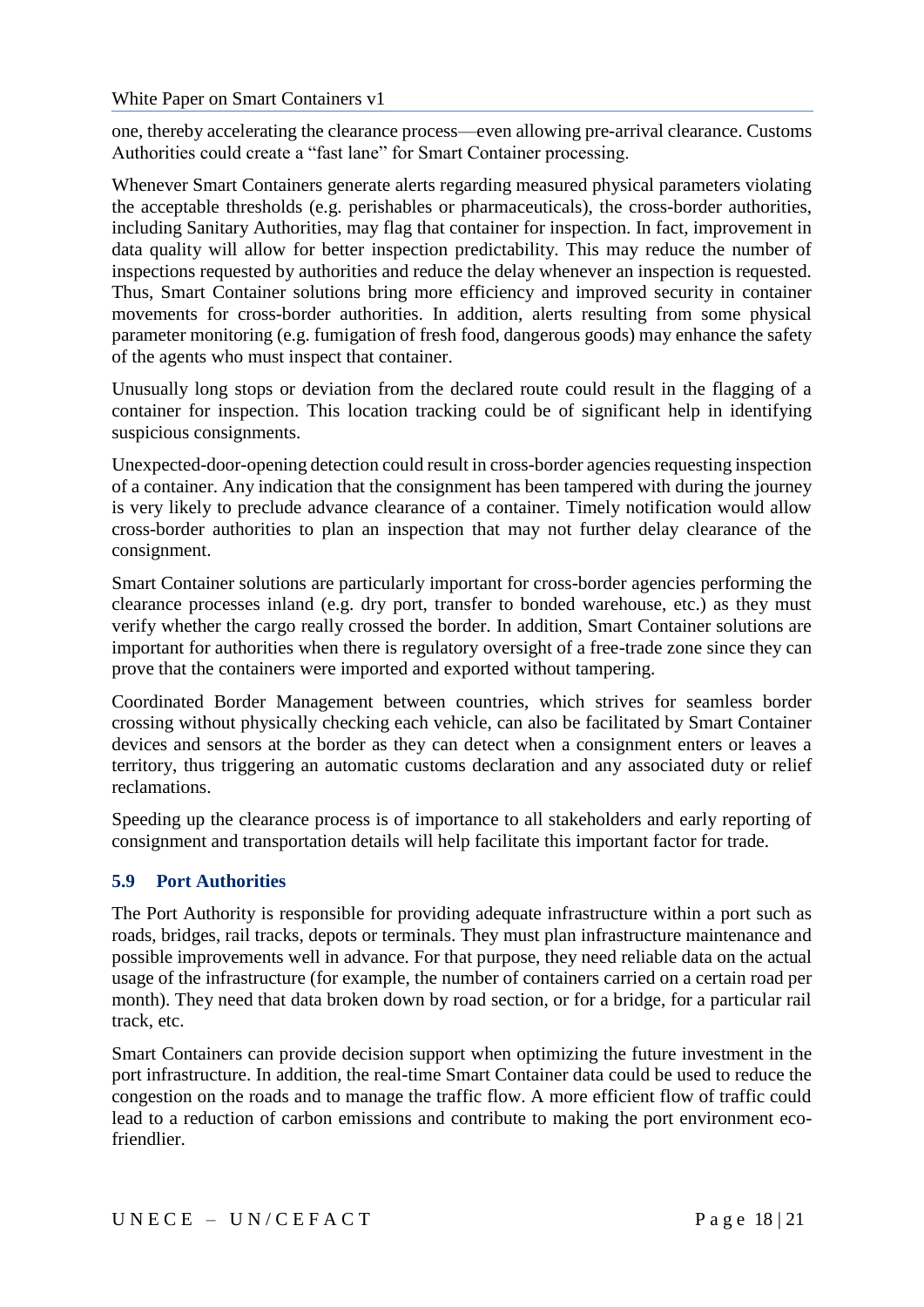The Port Authority also needs high-level statistics on the volume of containers moving through their port as basis for communications with the federal government or for comparison with other ports. Currently it is difficult for them to obtain this data from a single source. They can only make assumptions based on the import and export volumes.

#### <span id="page-18-0"></span>**5.10 Banks and insurance institutions**

Institutions related to banking and insurance are heavily involved in the logistics process. From planning and monitoring of contract compliance to post-evaluation of completed routes of transport and transactions, they play an important role in supporting the seamless execution of relevant supply chains.

Having additional reliable data sources to support decision-making enables smoother operations and more informed risk analyses. From this perspective, data from Smart Containers can provide added transparency and visibility through every step of the cargo voyage process, which is fundamental both for real-time, situational awareness and for future planning based on historical data.

Certain modes of travel, such as air, can be easily monitored utilizing international standard messaging during take-offs and landings and such events must be reported to customs authorities in the subject country. However, monitoring and reporting for other modes of transport (sea and land) can be much more challenging. With the addition of real-time tracking devices that transmit geospatial information, awareness is much higher and any route deviation can be detected in a timely manner.

From an insurance institution's point of view, the ability to monitor the execution of any journey at cargo level enables direct compliance and risk evaluation together with fast resolution in the case of a claims request or any type of contract breach. Examples include time-stamped events related to the potential impact to the cargo transported due to environmental factors (i.e. temperature, humidity, etc.), and shocks and vibrations together with the actual physical location of any subject occurrence. In this way, any cargo damage can be evaluated based on actual data from the source to facilitate claims resolution and optimize risk mitigation.

Similarly, the value of having Smart Container data available is realized when banks are able to issue documents much faster, auditors can verify compliance of the actual trip compared to the plan, timely or faster processing of payments is achieved and, control is gained over operational costs through the acceleration of all relevant procedures. As international trade grows, higher volumes of goods are imported from developing countries. For the involved banks to finance the cargo, they must wait for the invoice approval by the client, which usually happens very late in transit or once cargo has arrived at the destination. By knowing the physical position of a Smart Container at any time, involved stakeholders would have information about border-crossings, transfer of responsibility and possession. This would help to accelerate payment releases to the appropriate parties and, thus, speed up the whole supply chain.

Over time, institutions related to banking, finance, and insurance could benefit from having access to data sources with consequent productivity gains resulting in more efficient supply chains. Based on actual data and by post-evaluating completed journeys, banks could grant lower rates to finance supply chains. Insurance companies could tailor their services to facilitate building new products and support efficient, end-to-end risk management. As a result, enhanced cargo security could be realized in the whole transportation process resulting in fewer governmental fines and lower legal costs.

 $UNECE - UN/CEFACT$  Page 19 | 21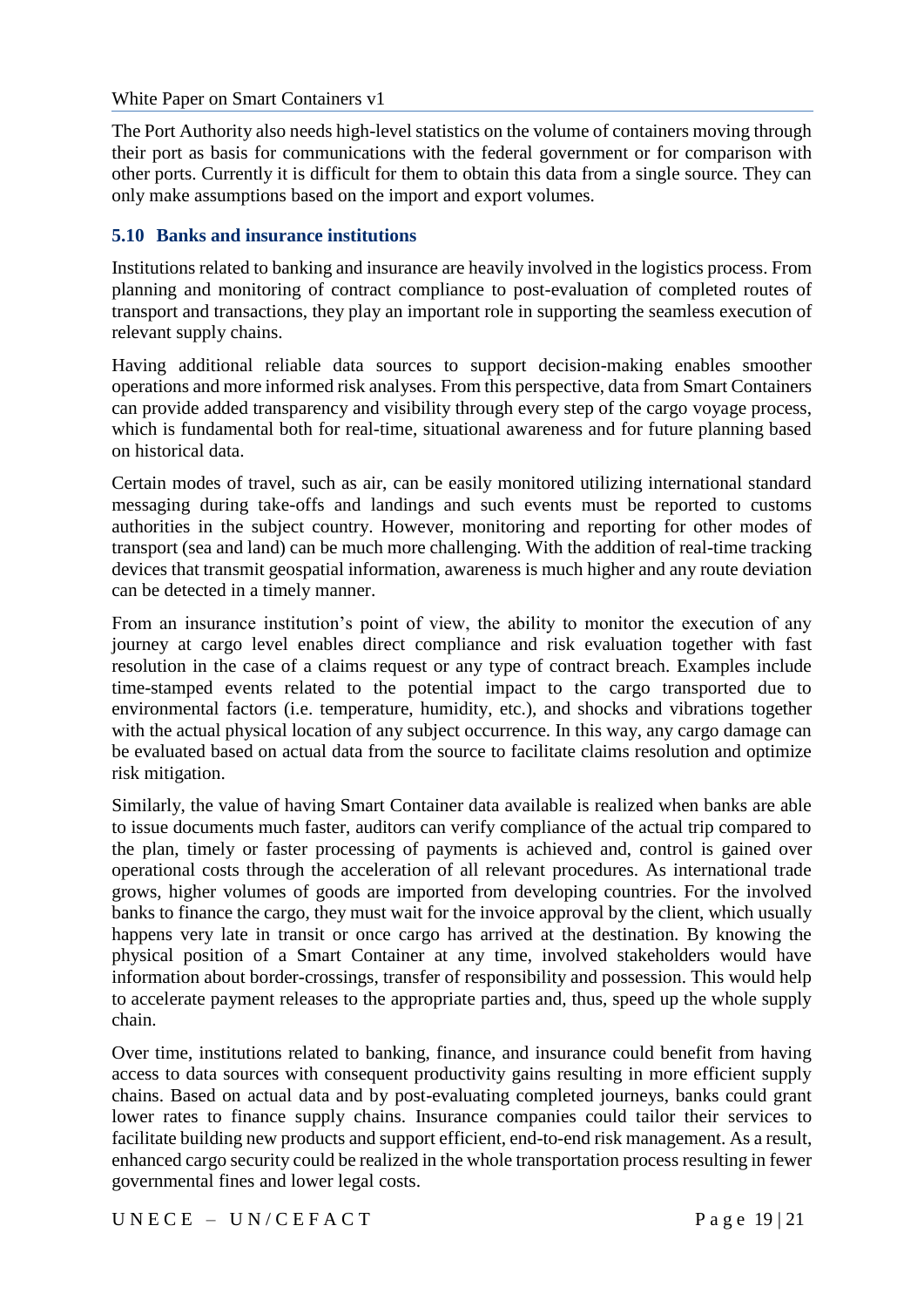## <span id="page-19-0"></span>**6 Credentials based access to the Smart Container data**

This project team foresees that the Smart Container data would be generated, monitored and managed by neutral Smart Container service providers who commercialize the devices and their related data transmission technologies.

These service providers would have control of the data and the platform to store them.

The Smart Container data would be managed in a safe way that respects the competitiveness of all stakeholders. The rules of data sharing should be specified in the contractual data governance agreement between the service provider and his customer, should it be the carrier, the BCO, authorities, or any other party.

Based on the transport contract for a given consignment, the stakeholders would have access to their specific data, as agreed in the contract between the service provider and involved parties.

## <span id="page-19-1"></span>**7 Standardization**

Standards are the keystone of any technology for the following reasons:

- Standards are recognized nationwide and/or worldwide;
- Standards are the result of a collective effort—the participants of standardization working groups are tech companies and end users representing all fields of the industry;
- Standards guarantee interoperability which allows technologies to work anywhere; and
- Standards may be revised to meet the needs of the industry allowing for the continuity of their relevance over time.

Without the appropriate standards, the deployment and the use of technologies would be completely different. The risks of not having standards include

- Proprietary technologies with limitations in deployment;
- Lack of interoperability between technologies;
- Less neutrality in decision-making—the most technologically advanced participants are in the strongest position to influence the process; and
- No international validation of technologies deployment.

With the ramp-up of new and emerging technologies, standards are more necessary than ever to ensure interoperability, to ensure that all parties can participate in the process, to guarantee some neutrality in the decision-making process and to ensure the international recognition of technologies used in deployment.

Through wider adoption of standards between various transportation modes, more seamless transport can also be facilitated. This will result in supply chain efficiency by improving collaboration between the stakeholders.

## <span id="page-19-2"></span>**8 Smart Container standards: data elements and message structures**

This White Paper is one of the deliverables of the UN/CEFACT Transport & Logistics Domain Smart Container Project. Further deliverables of this Smart Container Project will define the